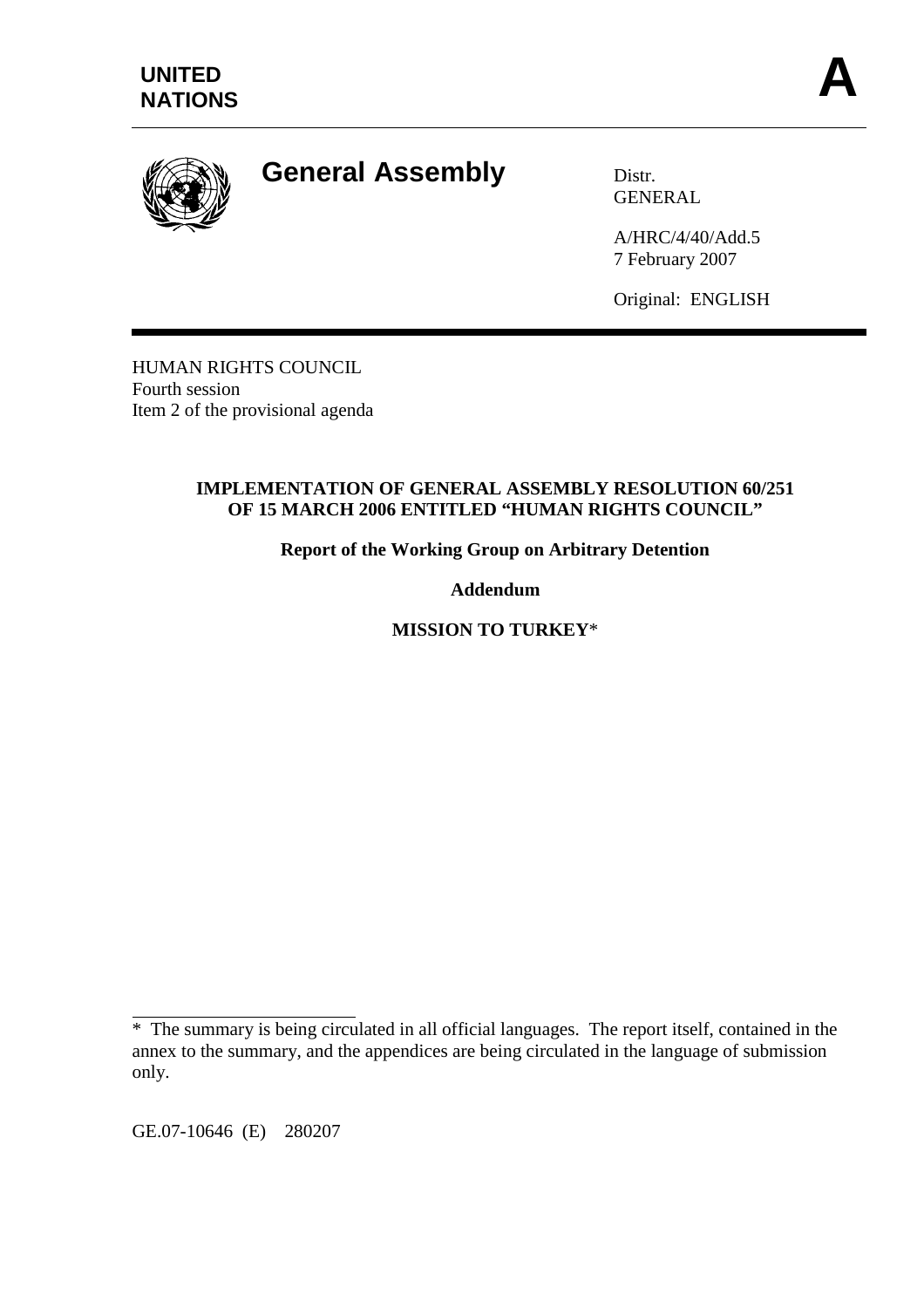#### **Summary**

 The Working Group on Arbitrary Detention visited Turkey from 9 to 20 October 2006 at the invitation of the Government. In the course of the visit, the Working Group met with the relevant authorities in the executive and judicial branches, with representatives of civil society and non-governmental organizations. It visited seven prisons, as well as police stations, migration holding facilities and a psychiatric hospital, and interviewed in private more than 200 detainees, a few of them previously identified, but most chosen at random while at the facility.

 The report sets forth basic notions about the institutions and norms governing deprivation of liberty in Turkey. The Working Group observes that both the criminal justice system and the penitentiary system in Turkey are well organized, well administered and well funded. Since the beginning of the 1990s, the law governing detention in the criminal procedure has undergone a profound reform process, culminating in the entry into force of new criminal and criminal procedure laws in June 2005. The report highlights progress, particularly in the fight against coerced confessions, in the shortening of the duration of police custody, in the introduction of limits on the duration of pretrial detention, and in the guarantee of the immediate right of access to a lawyer of all persons detained in the criminal process. The Working Group also welcomes the reform of the juvenile justice system.

 The report expresses concern, however, with regard to the prosecution, trial and detention of terrorism suspects, in which the principles underlying the reform process find it difficult to gain a foothold. The definition of terrorism is overly broad and does not require that a terrorist offender must have committed a serious violent crime. As a consequence, terrorism charges can be used to restrict the non-violent exercise of the rights to freedom of expression, association and assembly. On the procedural side, in proceedings concerning terrorism suspects the law restricts the right of access to counsel. The Working Group found numerous persons accused of terrorism held in remand detention for unacceptably long periods, in some cases more than 10 years, without having been judged. The detainee convicted on terrorism charges faces disproportionately harsh rules governing execution and access to benefits, particularly conditional release. The report stresses that the overly broad definition of terrorism and the large number of persons detained under the anti-terror law aggravate the concerns about procedure and detention.

With regard to proceedings both in terrorism and in common criminality cases, the Working Group criticizes the failure to apply the ban on statements made in police custody in the absence of a lawyer to such statements made prior to the entry into force of the new criminal procedure code. It also expresses concern with regard to the vulnerability of non-Turkish detainees and to problems in the juvenile justice system that persist despite the reform.

 The report further discusses deprivation of liberty outside the criminal justice system. Turkey lacks a sufficient legal basis for the detention of migrants and rejected asylum-seekers pending expulsion, and their right to judicial review of such detention is violated. The Working Group also notes weaknesses in the legal basis for and judicial control over deprivation of liberty in psychiatric hospitals and other institutions where persons are held for their own protection.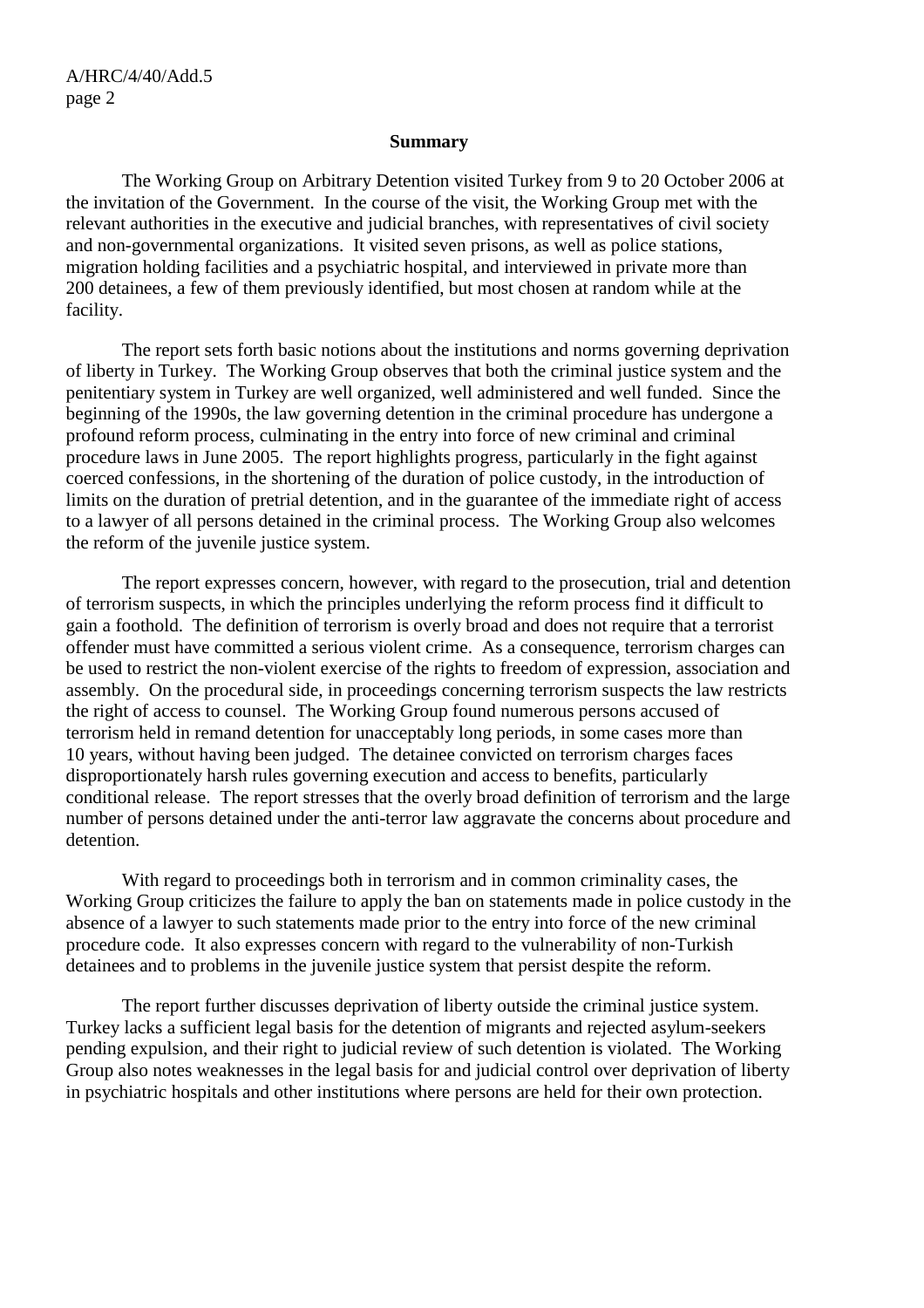The final section of the report contains the Working Group's recommendations to the Government on the basis of its findings. These include amending the definition of terrorism, releasing detainees held on remand for more than 10 years without judgement, and making the ban on statements obtained by the police from the accused in the absence of a lawyer applicable to all pending proceedings. Further recommendations concerning criminal justice address the full implementation of the recently enacted juvenile justice system. As for detention outside the criminal justice system, the Working Group asks the Government to take legislative and administrative measures to ensure that detention is grounded in a sufficient legal framework and is subject to periodic review by a judicial body.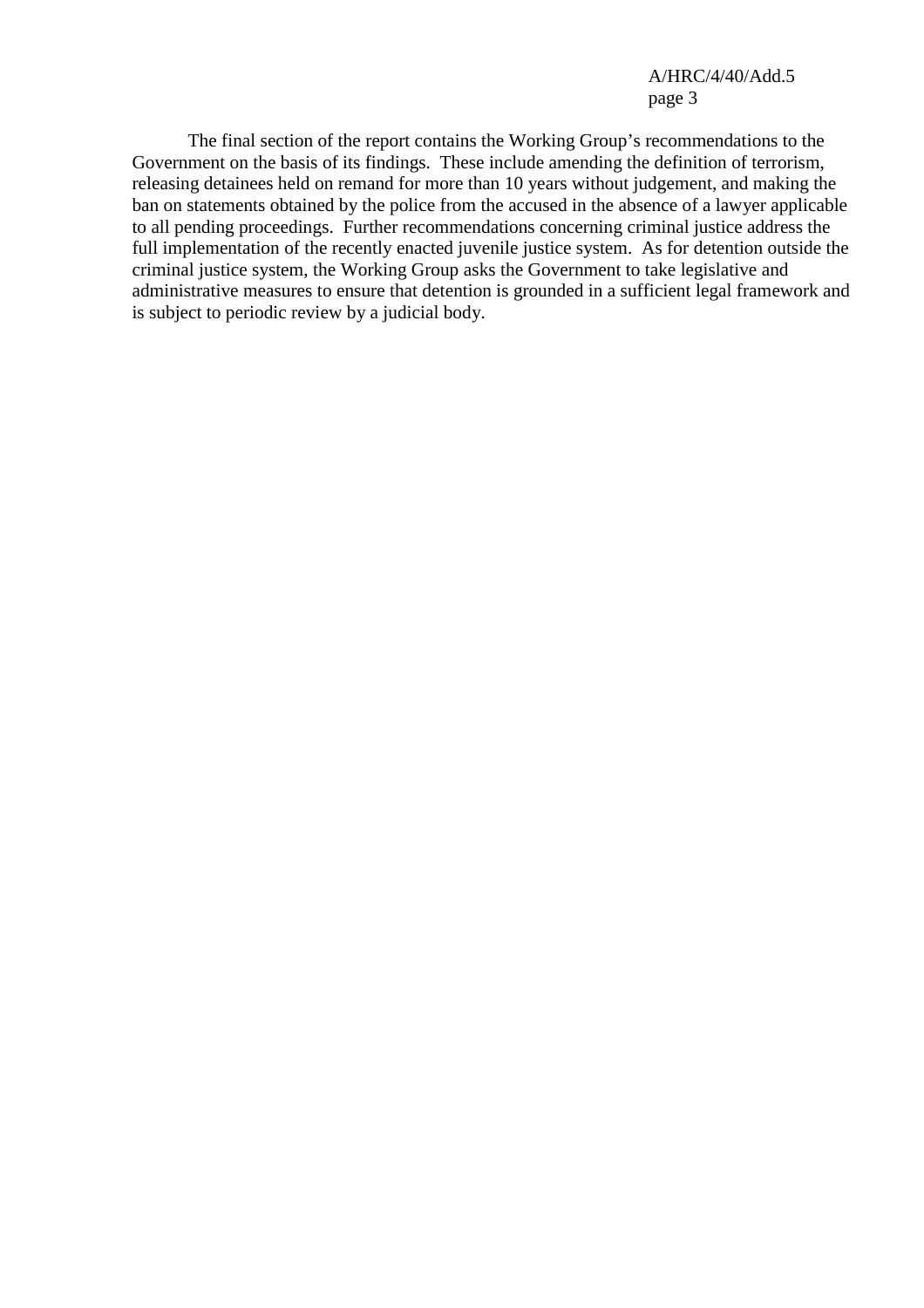#### **Annex**

## **REPORT OF THE WORKING GROUP ON ARBITRARY DETENTION ON ITS MISSION TO TURKEY (9-20 October 2006)**

## **CONTENTS**

|      |                                   |                                                       | Paragraphs  | Page |
|------|-----------------------------------|-------------------------------------------------------|-------------|------|
| I.   |                                   |                                                       | $1 - 2$     | 6    |
| II.  |                                   |                                                       | $3 - 4$     | 6    |
| III. | LEGAL AND INSTITUTIONAL FRAMEWORK |                                                       | $5 - 55$    | 6    |
|      | A.                                |                                                       | $5 - 17$    | 6    |
|      | <b>B.</b>                         | Legal framework of detention within the criminal      | $18 - 55$   | 8    |
| IV.  |                                   |                                                       | $56 - 69$   | 14   |
|      | A.                                |                                                       | 56          | 14   |
|      | <b>B.</b>                         | Well-functioning criminal justice and penitentiary    | $57 - 59$   | 15   |
|      | $\mathcal{C}$ .                   |                                                       | 60          | 15   |
|      | D.                                |                                                       | $61 - 67$   | 15   |
|      | E.                                | Measures against the use of extorted statements       | 68          | 16   |
|      | F.                                |                                                       | 69          | 16   |
| V.   |                                   |                                                       | $70 - 96$   | 17   |
|      | A <sub>1</sub>                    | Concerns related to detention in the criminal justice | $70 - 84$   | 17   |
|      | <b>B.</b>                         | Concerns related to detention outside the criminal    | $85 - 96$   | 21   |
| VI.  |                                   |                                                       | $97 - 99$   | 24   |
| VII. |                                   |                                                       | $100 - 103$ | 24   |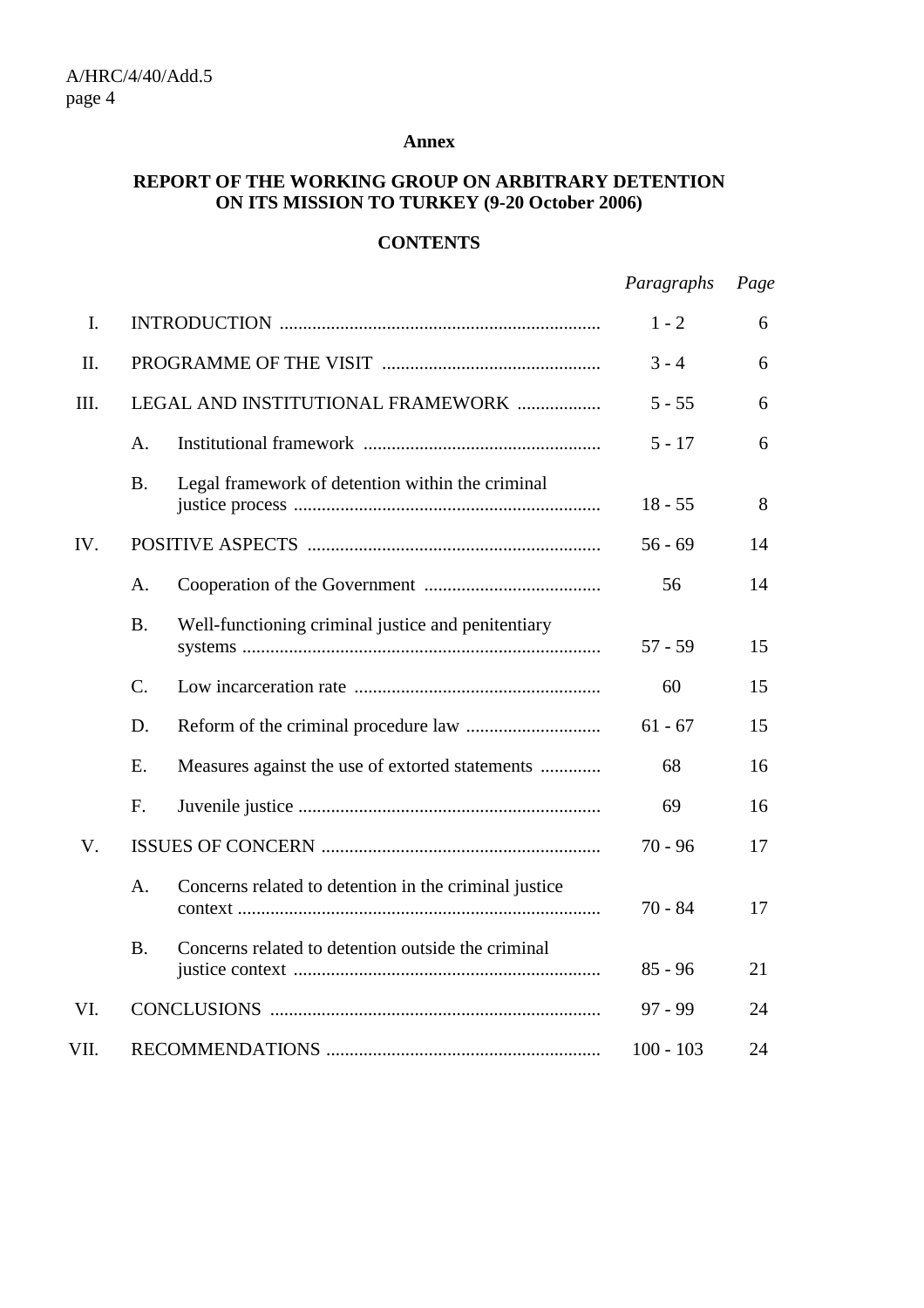## **CONTENTS (***continued***)**

## *Paragraphs Page*

## **Appendices**

| I. List of facilities holding persons deprived of their freedom visited | 26 |
|-------------------------------------------------------------------------|----|
|                                                                         | 27 |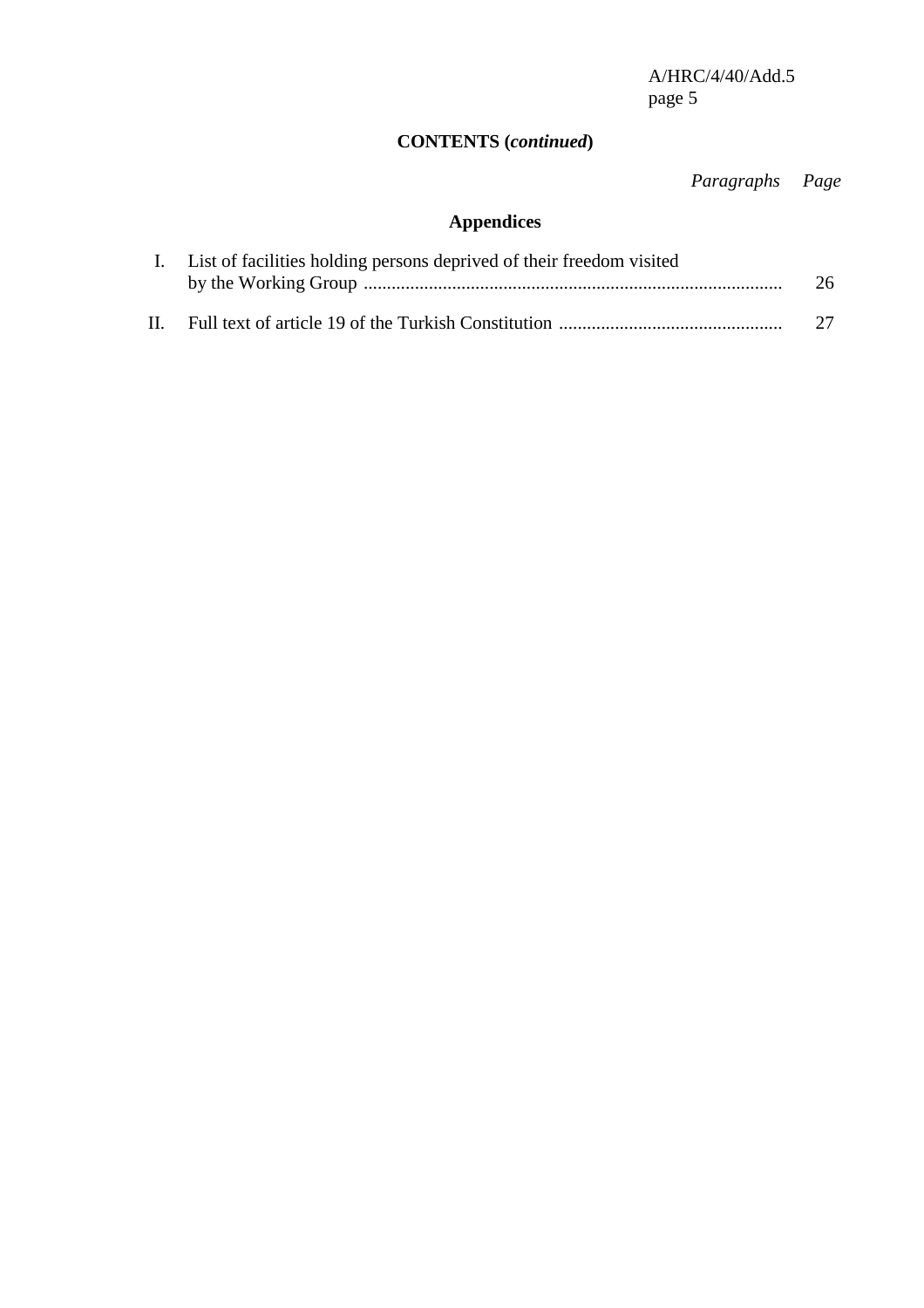### **I. INTRODUCTION**

1. The Working Group on Arbitrary Detention, which was established pursuant to Commission on Human Rights resolution 1991/42 and whose mandate was assumed by the Human Rights Council by its decision 1/102, visited Turkey from 9 to 20 October 2006 at the invitation of the Government. The delegation consisted of Ms. Leïla Zerrougui, Chairperson-Rapporteur of the Working Group and head of the delegation, and Ms. Manuela Carmena Castrillo, member of the Working Group. The delegation was accompanied by the Secretary of the Working Group, an official from the Office of the United Nations High Commissioner for Human Rights, and two interpreters.

2. The Working Group would like to express its gratitude to the Government of Turkey, as well as to the United Nations Country Team, which assisted with the logistics of the visit, and to the Turkish civil society representatives with whom it met.

## **II. PROGRAMME OF THE VISIT**

3. The visit included the capital, Ankara, and the cities of Izmir, Istanbul and Diyarbakır. The Working Group visited male and female high- and medium-security prisons holding convicts and remand detainees, a military prison, holding cells of police and gendarmerie stations, including holding cells of anti-terror police departments, "guesthouses" for foreigners awaiting expulsion, a psychiatric hospital and a "rehabilitation centre" for persons with mental, psychological or physical disabilities. A full list of the institutions visited is attached as appendix I to this report.

4. The Working Group met with officials of the Ministry of Foreign Affairs, the Ministry of Justice and the Ministry of the Interior, including representatives of the National Police and Gendarmerie; with representatives of the Directorate for Social Services and Child Protection (SHÇEK); with judges of the Supreme Court and of trial courts; prosecutors, including judges and prosecutors specialized in juvenile justice; and with the Parliamentary Human Rights Commission, the Human Rights Presidency in the Prime Minister's Office, as well as the provincial Human Rights Boards of Izmir and Diyarbakır. The delegation also held meetings with representatives of civil society, including bar associations, and with numerous individual criminal defence lawyers, as well as psychiatrists and social service workers.

## **III. LEGAL AND INSTITUTIONAL FRAMEWORK**

#### **A. Institutional framework**

#### **1. Political system**

5. Turkey is a unitary republic with a political system based on pluralist democracy. Legislative power is vested in the unicameral parliament, the Turkish Grand National Assembly, whose members are elected through universal suffrage. The executive branch is led by the Prime Minister, who is designated by the President of the Republic and is customarily the leader of the largest party in the Assembly. The Turkish Grand National Assembly elects the President of the Republic, who serves a single seven-year term.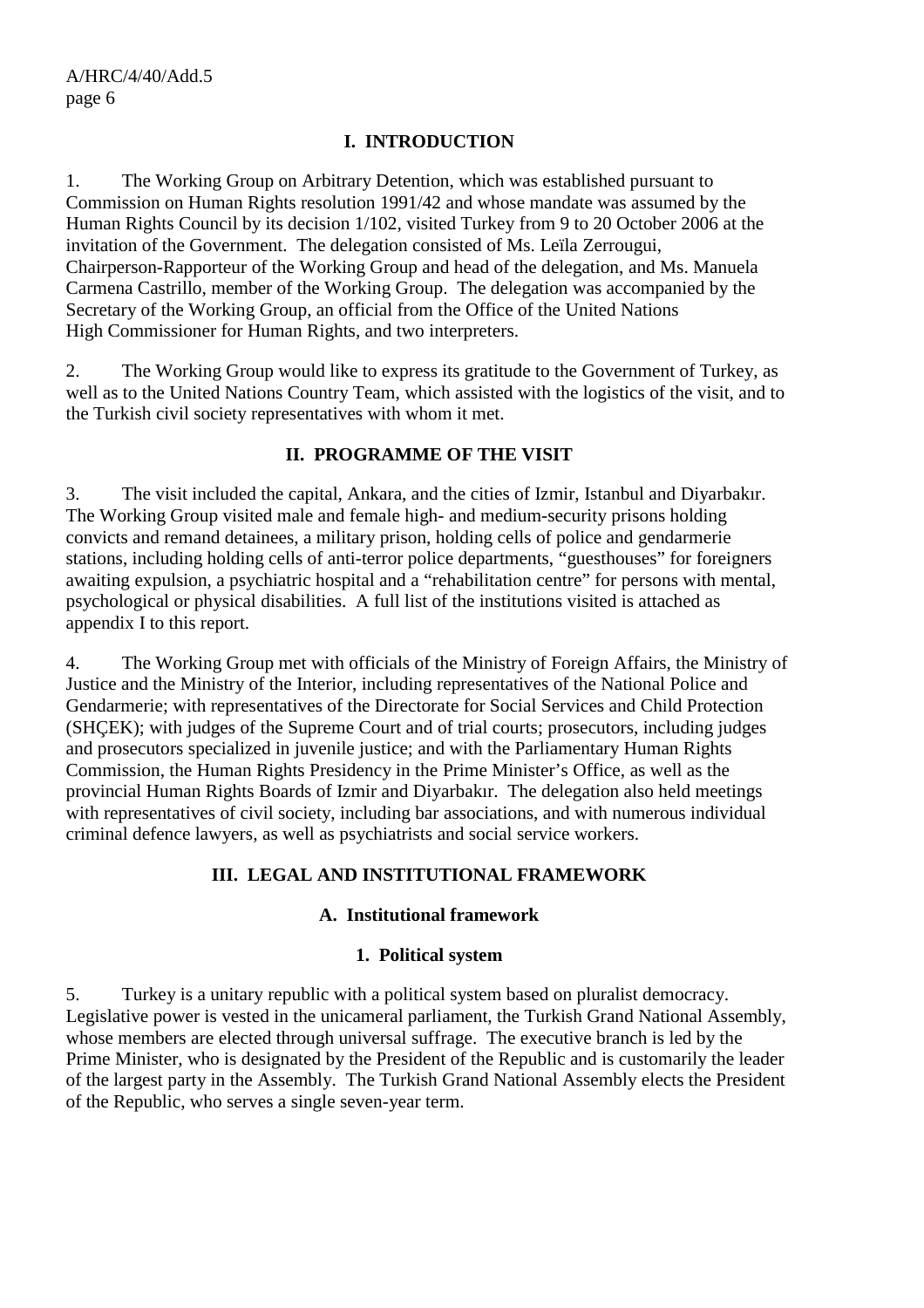## **2. The judiciary**

6. Judges and prosecutors form a single body of civil servants governed by common rules governing admission to service, career, remuneration, oversight and discipline. During their career, members of this body can and do switch from judicial to prosecutorial service and back. The Ministry of Justice and the Supreme Council of Judges and Prosecutors share responsibility for the administration of the judiciary.

7. The criminal justice system consists of first instance (trial) courts and the Court of Cassation. There are three tiers of trial courts: justices of the peace have jurisdiction over offences carrying a sentence of less than 2 years, criminal courts (consisting of a single judge) adjudicate offences carrying maximum sentences of between 2 and 10 years, and the three-judges serious crime courts have jurisdiction over offences carrying a maximum sentence in excess of 10 years' imprisonment. Defendants accused of offences related to terrorism or organized crime are tried before special chambers of the Serious Crime Courts (referred to as Serious Crime Courts competent to examine crimes under article 250 of the Criminal Procedure Code), which in 2004 replaced the State Security Courts.

8. Requests for review of judgements of all first-instance courts go to the Court of Cassation. The establishment of regional appeals courts is, however, planned for 2007.

9. The Constitutional Court reviews the compatibility with the Constitution of legislation. It has no jurisdiction to receive individual complaints of violation of rights protected by the Constitution.

10. There is also a system of military courts with jurisdiction over military personnel, including men doing the compulsory military service.

#### **3. The prosecution**

11. As already noted, prosecutors operate under the same rules governing career, administration, supervision and guarantees of independence as judges. There are prosecutors attached to each judicial body, and in fact a court is defined as consisting of its judges and prosecutors.

#### **4. Law enforcement: the National Police and the Gendarmerie**

12. Two agencies exercise preventive policing and law enforcement functions: the National Police and the Gendarmerie. Their functions are identical and competencies are divided between the two agencies on a geographic basis: the National Police operate in cities and towns, while the areas under the Gendarmerie's responsibility are mostly rural (92 per cent of Turkey's territory is under the jurisdiction of the Gendarmerie).

13. The National Police are directly under the authority of the Ministry of the Interior. The Gendarmerie has a dual status: they are part of the Turkish Armed Forces, but are subordinated to the Ministry of the Interior as far as their public order, security and law enforcement functions are concerned.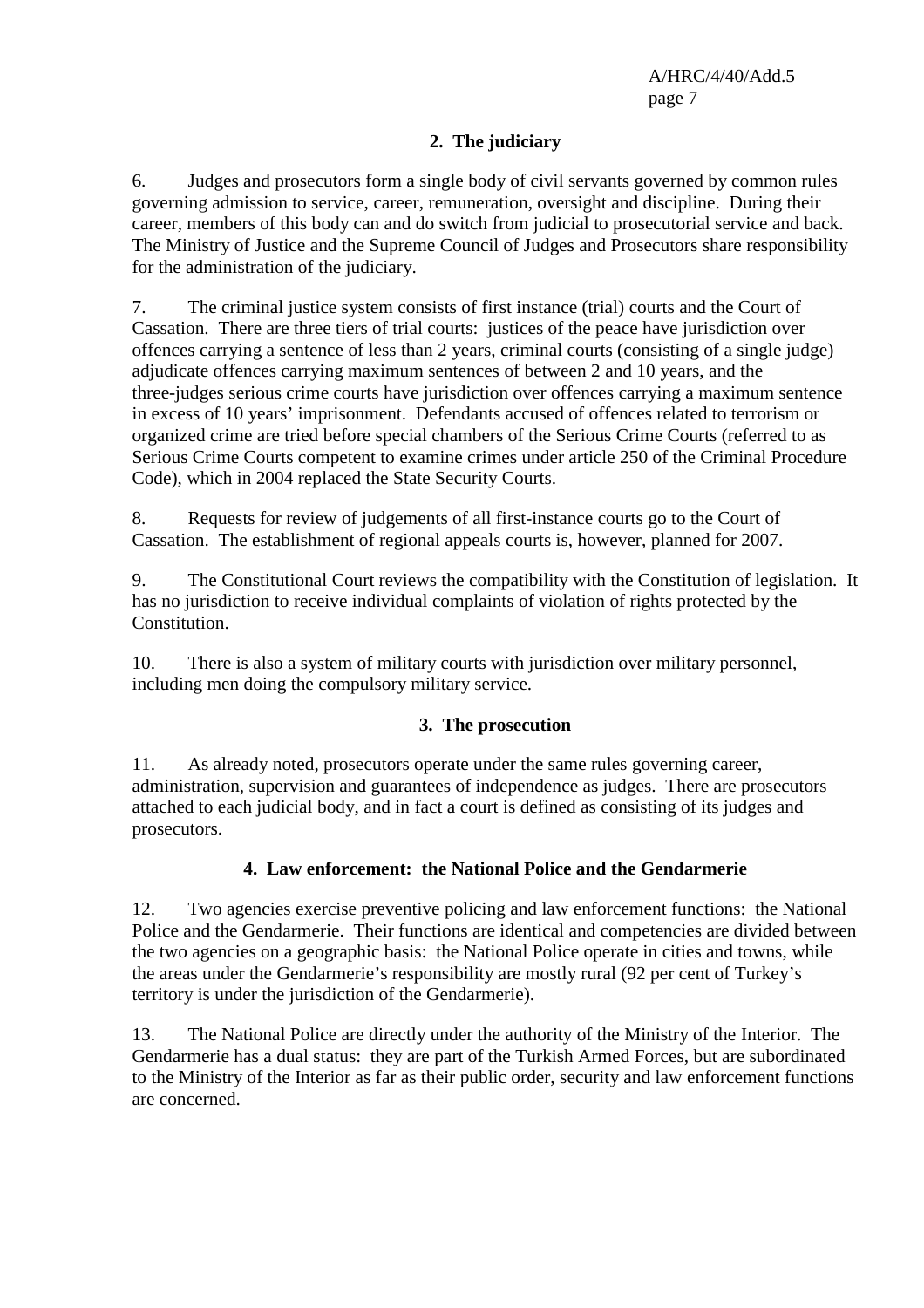$\overline{a}$ 

## **5. The penitentiary system**

14. The prisons (with the exception of military prisons) are administered by the General Directorate for the Penitentiary System, which is under the authority of the Ministry of Justice. Responsibility for the legal aspects of detention in each prison is, however, vested in the local Chief Prosecutor, who delegates a prosecutor to each prison.

15. Since 1997, the prison infrastructure has undergone a substantial renewal: since 1995, 475 new prisons have been established and since 1990, 238 old prisons have been closed. As of 6 October 2006, there were 67,795 detainees in the penitentiary system, corresponding to 91 prisoners per 100,000 inhabitants.

## **6. Facilities for involuntary holding of persons with disabilities**

16. The Directorate for Social Services and Child Protection (SHÇEK) is a government authority charged with taking care of minors in economic or social difficulty. SHÇEK manages institutions receiving both minors and adults with mental disabilities called "rehabilitation centres". While nearly all SHÇEK institutions are open, the rehabilitation centres have some closed wards, i.e. persons accommodated in those wards are in fact deprived of their freedom for their own protection.

17. Psychiatric hospitals also hold "involuntary patients", both in open and in closed wards. A large number of them are chronic patients who live "permanently" in psychiatric hospitals because they cannot be released into life outside an institution and there is no other institution capable of taking care of them.**<sup>1</sup>** Psychiatric hospitals also have special wards for persons deprived of their liberty within the context of a criminal proceeding.

## **B. Legal framework of detention within the criminal justice process**

## **1. International human rights treaty obligations**

18. Turkey has ratified all seven principal United Nations human rights treaties, including the Convention on the Rights of the Child and, in September 2003, the International Covenant on Civil and Political Rights (ICCPR). Turkey is also a long-standing member of the European Convention on Human Rights and has accepted the competence of the European Court of Human Rights to receive individual complaints. Turkey is a member State of the European Convention for the Prevention of Torture and Inhuman or Degrading Treatment or Punishment as well, and regularly receives visits by the Committee for the Prevention of Torture and Inhuman or Degrading Treatment or Punishment (CPT) established under that treaty, most recently in December 2005.

<sup>&</sup>lt;sup>1</sup> The Government informed the Working Group that there are "approximately 700 chronic patients who cannot be discharged due to compelling reasons". According to representatives of the Turkish Psychiatric Association whom the Working Group delegation met, their number is around 3,000.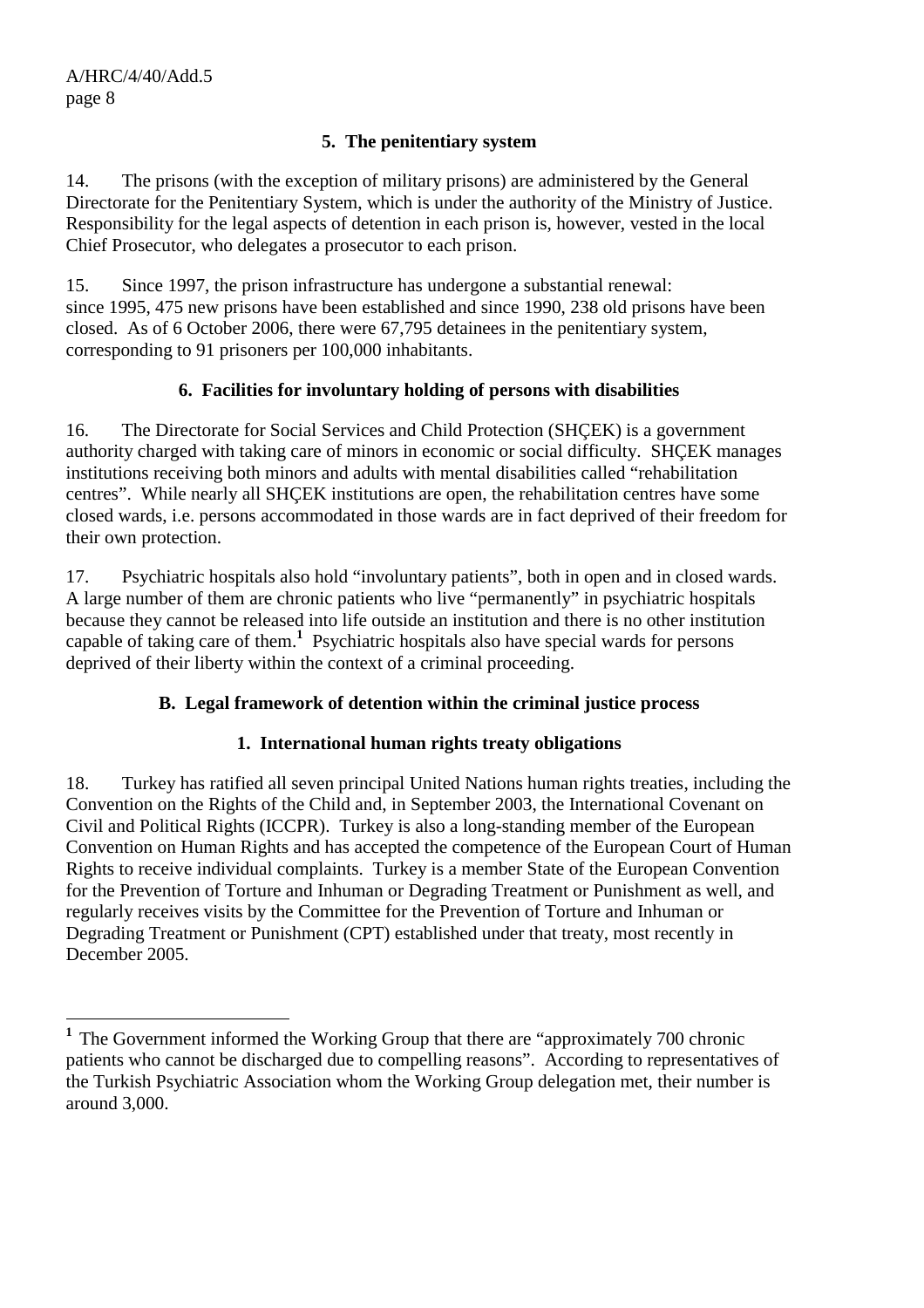19. In 2004, article 90 of the Constitution was revised, so as to recognize the primacy of ratified international and European conventions over domestic law.

#### **2. The Constitution**

20. Article 19 of the Constitution governs deprivation of liberty (its full text is contained in appendix II to this report). It provides, inter alia, that persons suspected of having committed an offence "can be arrested by decision of a judge solely for the purposes of preventing escape, or preventing the destruction or alteration of evidence as well as in similar other circumstances which necessitate detention and are prescribed by law". Arrest without a judicial warrant "shall be resorted to only in cases when a person is caught in the act of committing an offence or in cases where delay is likely to thwart justice". Individuals arrested or detained shall be promptly notified of the grounds for their arrest or detention and the charges against them. The person arrested or detained shall be brought before a judge within 48 hours and within four days in the case of offences committed collectively. These periods may be extended during a state of emergency, under martial law or in time of war. Persons in detention shall have the right to request to be tried within a reasonable time or to be released during investigation or prosecution.

21. "Persons deprived of their liberty under any circumstances", i.e. whether in the context of criminal proceedings or otherwise (article 19 also allows deprivation of liberty in the case of persons of unsound mind, alcoholics or drug addicts, vagrants or persons spreading contagious diseases), "are entitled to apply to the appropriate judicial authority for speedy conclusion of proceedings regarding their situation and for their release if the restriction placed upon them is not lawful".

22. Finally, article 19 provides for a right to compensation for "[d]amages suffered by persons subjected to treatment contrary to the above provisions".

## **3. Substantive criminal law defining terrorist offences**

23. The main piece of anti-terrorism legislation is Law No. 3713 enacted in 1991, as amended by Law No. 5532 of 29 June 2006.

24. Article 1 contains the definition of terrorism:

"Terrorism is any kind of acts which constitute an offence perpetrated by a person or persons who are members of an organization, through use of force and violence and by employing any of the methods of coercion, intimidation, oppression, suppression or threat for the purpose of altering the fundamentals of the Republic stated in the Constitution, its political, legal, social, secular and economic order, impairing the indivisible integrity of the State with its territory and nation, endangering the existence of the Turkish State and its Republic, weakening or annihilating or seizing the State authority, destroying fundamental rights and freedoms, impairing the internal and external safety of the State, public order or public health."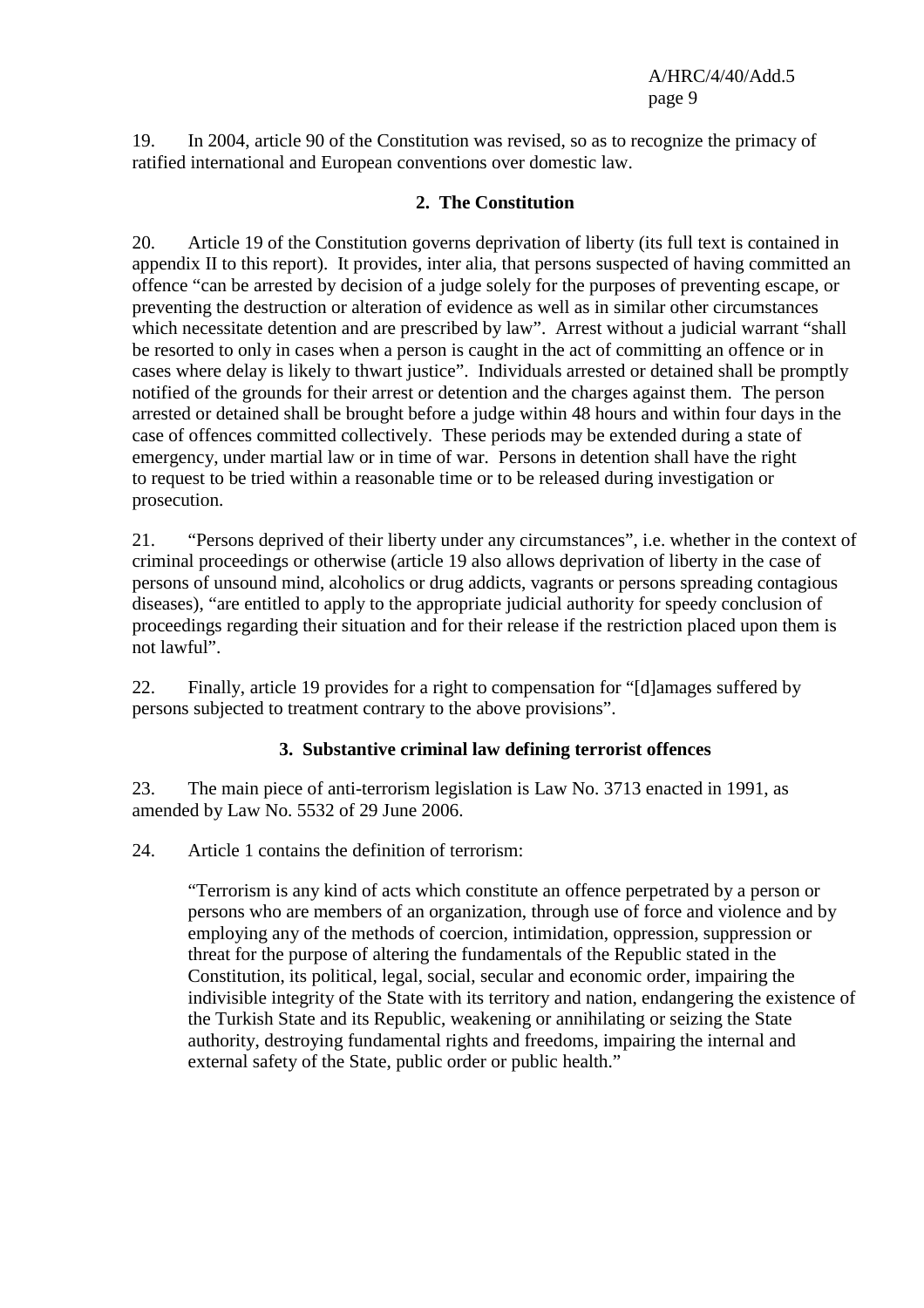$\overline{a}$ 

25. Article 2 defines terrorist offenders as "[a]ny member of an organization, founded to attain the aims defined in article 1, who commits a crime in furtherance of these aims, … or any member of such an organization, even if he does not commit such a crime ...".

26. Article 3 of Law No. 5532 provides a long list of common offences which shall be considered as terrorist offences if they have been committed for the purposes of terrorism. Article 6 of Law No. 5532 makes various forms of propaganda for a terrorist organization punishable, including "[carrying] posters, banners, placards, pictures, signboards, equipments and materials, [chanting] slogans or [using] audio devices for the purposes of the organization".

#### **4. Criminal procedure**

27. Criminal procedure is primarily governed by the new Criminal Procedure Code (CPC) which entered into force on 1 June 2005. Both CPC and the Anti-Terror Law contain provisions derogating from the common criminal procedure law.

#### **Deprivation of liberty by the National Police and the Gendarmerie<sup>2</sup>**

28. Deprivation of liberty by the police falls into two categories, preventive and judicial. The police may preventively arrest a person who is about to commit an offence or who is otherwise a risk to others (e.g. because he is intoxicated).

29. Judicial arrest requires a strong suspicion that the person concerned has committed an offence and the issuance of a judicial arrest warrant. However, in case of urgency, when there is no time to seek an arrest warrant or when a suspect is caught in flagrante delicto, the police can carry out the arrest without warrant.

30. At the time of arrest, the person is informed of the reasons for his arrest and of his rights, including the right to contact a relative, the right to legal assistance, the right to remain silent, and the right to challenge the arrest. These rights are spelled out on the "Suspects Rights Form" which the police give the arrested person. In order to take an arrested person into police custody, the police need to obtain a detention order issued by the competent prosecutor.

31. For the purposes of the maximum duration of police custody, CPC distinguishes between "individual offences" and "collective offences", the latter being offences committed by three or more persons. For individual offences police custody may not exceed 24 hours (plus up to 12 hours for the transport of the suspect if the arrest takes place in a location at a considerable distance from the nearest court). The prosecutor can, however, extend police custody to 48 hours in particularly complex cases. For collective offences, the prosecutor can order up to three extensions of the 24 hours of police custody, up to a total maximum of 96 hours. In

<sup>&</sup>lt;sup>2</sup> In the following, the term "the police" is used to refer to both the National Police and the Gendarmerie.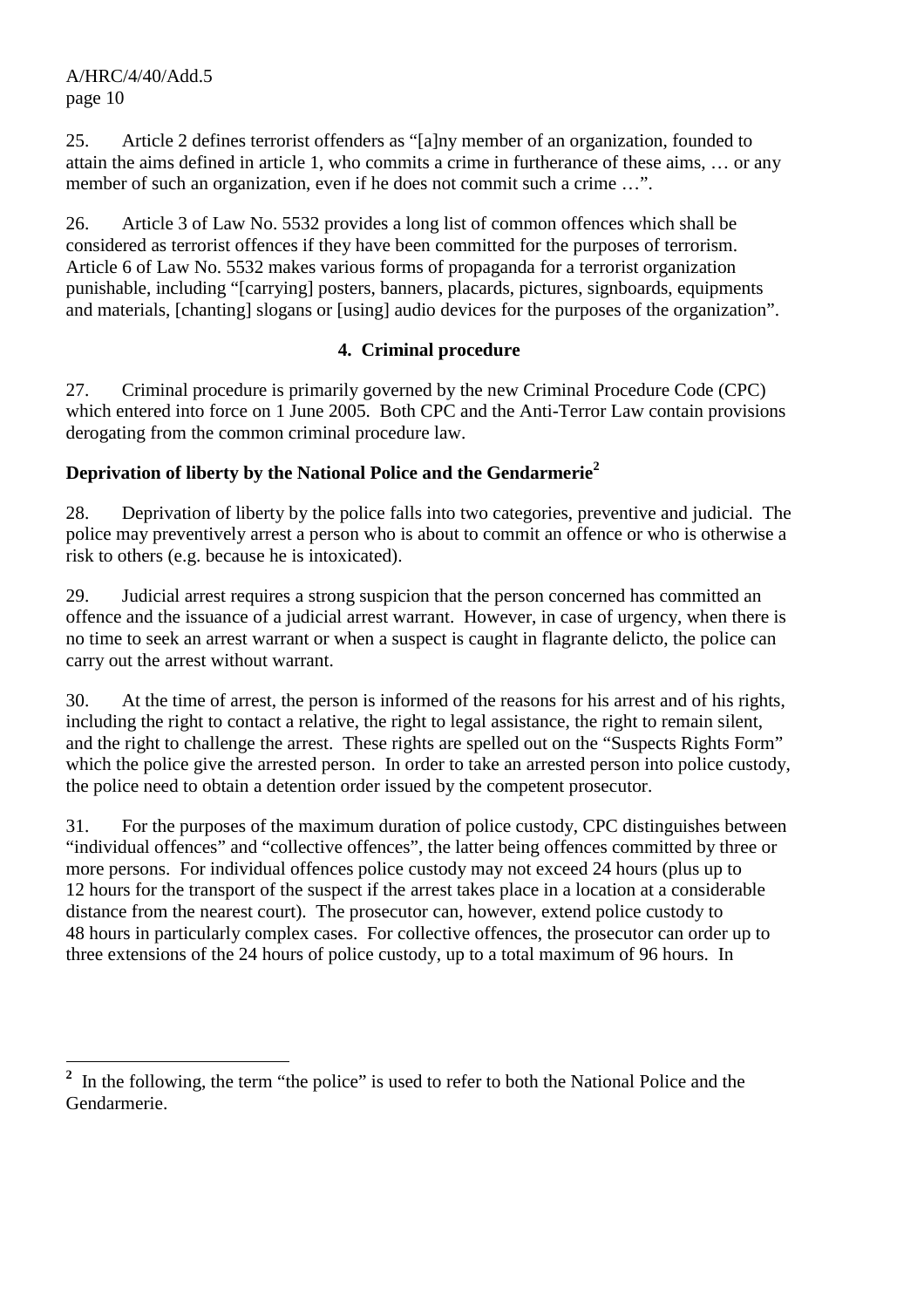regions where a state of emergency is in effect, the period of custody of persons apprehended in connection with terrorist offences can be extended up to seven days, at the request of the prosecutor and by decision of the judge (before whom the person concerned must be brought). No region of Turkey is currently under a state of emergency.

32. The arrested person, his family and his lawyer can at any time challenge the police custody. A justice of the peace will decide on such challenges without a hearing.

33. While in police custody the suspect is interrogated by the prosecutor. The police may, however, subject the detainee to questioning before he is interrogated by the prosecutor. The presence of a lawyer is mandatory if the suspect is a minor or is accused of an offence carrying a maximum sentence of five years or more of imprisonment. If the suspect does not privately hire a lawyer, the local bar association will provide a lawyer.

34. No coercion is allowed during the interrogation. Under article 148 (4) CPC, "statements taken by law enforcement officials in the absence of defence counsel cannot constitute the basis for a judgement unless they are confirmed by the suspect or the accused in front of the court". In a recent judgement, the Court of Cassation stated that this provision, which was introduced by the 2005 CPC, is not to be applied retroactively to statements made before the entry into force of the new CPC.

## **Detention on remand**

35. If the prosecutor intends to keep the suspect in detention beyond the time limits for police custody, he must apply for a judicial order for remand custody. In order to decide on remand custody, the competent justice of the peace must hold a hearing at which the suspect is present and heard.

36. The arrest and detention of a suspect may further be ordered by the justice of the peace upon request of the prosecutor during the course of the investigation, or also ex officio in the course of the trial.

37. At all stages of investigation and trial a suspect or accused person has the right to request his release. The competent judge or the court decides on the question of the continuation of the arrest. A decision rejecting release is subject to appeal.

38. In the course of the investigation, the need for continued remand detention has to be examined every 30 days at the latest by the justice of the peace. The suspect also has the right to request the judge to examine his continued detention. During the trial phase, the competent judge or the court review ex officio the need for continued detention of the accused person at each hearing or in between hearings when the circumstances so require. There should be a hearing at least every 30 days, in which case the judge will review the detention in the presence of the accused. However, if the hearing is adjourned and the 30-day time limit would expire before the next hearing is held, the court will decide on detention on the basis of the case file.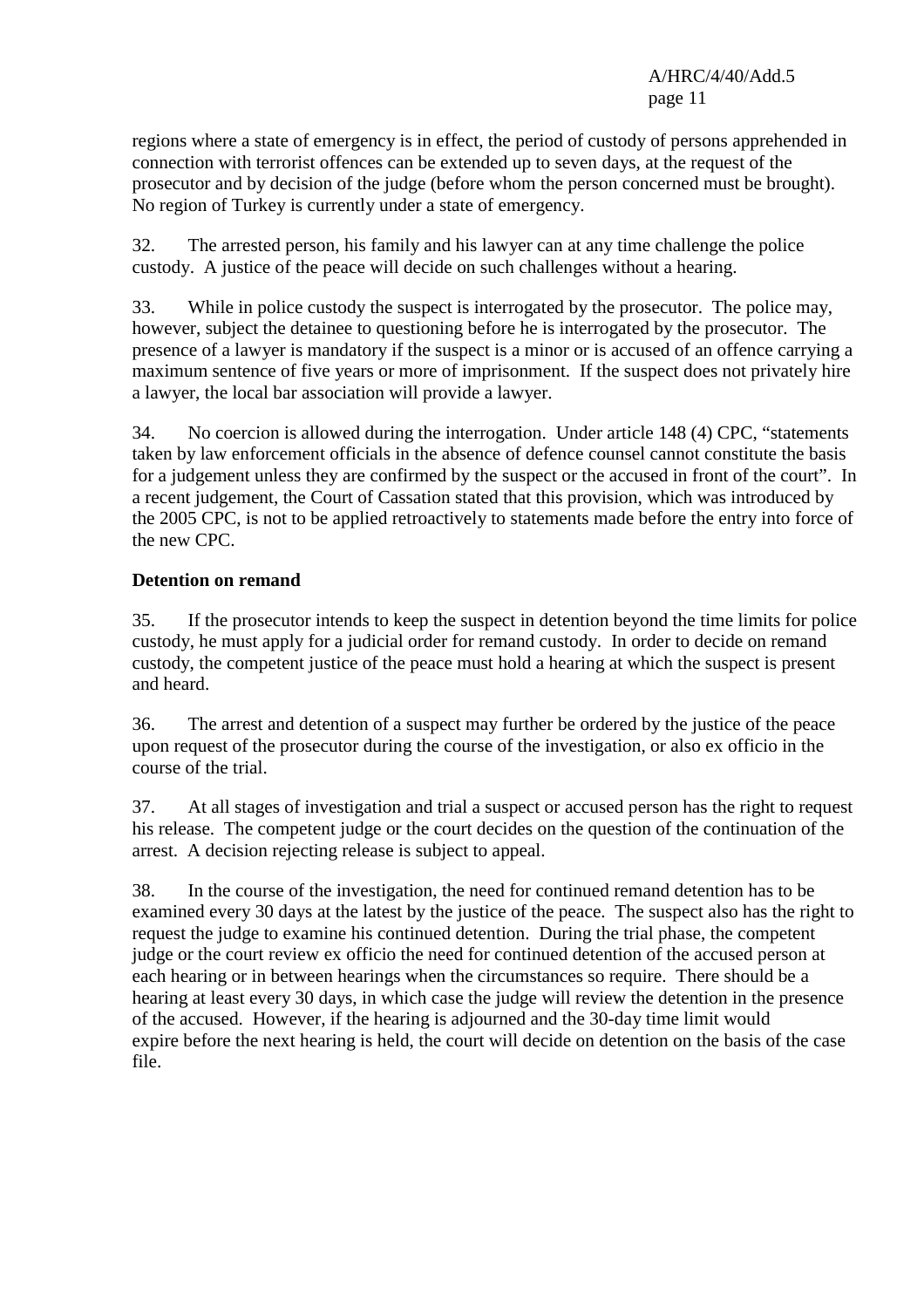39. Article 102 of CPC establishes the time limits for detention on remand. Persons charged with offences tried before ordinary courts can be held on remand for up to 6 months, which in complex cases can exceptionally be increased up to a maximum of 10 months. Under paragraph 2 of article 102, "[t]he maximum duration of remand detention in cases falling within the competence of Serious Crimes Courts is 2 years. Under compelling circumstances, this period may be extended by motivated decision; however, the extended period cannot exceed 3 years *in total*". Where the offence charged is related to terrorism, the time limits are doubled pursuant to article 252 (2) of CPC. The maximum duration of detention on remand thereby reaches 6 or 10 years, depending on the interpretation of article  $102$  (2).<sup>3</sup> Under article 12 of Law No. 5320, however, for terrorist offences the time limits on remand detention introduced by the new CPC will enter into force only on 1 April 2008.

## **Access to legal counsel**

40. The right to immediate access to legal counsel for all persons in police or remand custody (art. 149 (1), CPC) is a major advance of the new CPC. As far as access to a lawyer during police custody is concerned, see details above under police custody.

41. This right is, however, restricted under the 2006 amendments to the 1991 Anti-Terror Law. Under article 10 (b) of the law (as amended), the judge can decide upon request by the prosecutor that a detainee's access to legal counsel can be delayed by 24 hours. The suspect may not be interrogated during those 24 hours. Article 10 (e) further allows that, if there is evidence that the defence lawyer might be "liaising" between the detainee and a terrorist organization, at the request of the prosecutor and following a decision by a judge, an official can be present during meetings between the suspect and his lawyer, and the judge will be able to examine documents passed between them. Moreover, article 10 (c) establishes that during police custody a terror suspect can be assisted only by one lawyer.

42. Article 59 of the Law on Execution of Sentences and Security Measures (No. 5275 of 2004) also provides that where the lawyer is suspected of being a member of a terrorist organization his interaction with a detainee who is his client can be monitored by the prison authorities.

43. Pursuant to article 101, paragraph 3, of CPC, the assistance of a lawyer is obligatory whenever a defendant is detained on remand.

## **Legal aid**

44. Where a defendant does not have a privately hired lawyer but requests the assistance of a lawyer, he will be assigned legal counsel through the local bar association. The bar association

<sup>&</sup>lt;sup>3</sup> As discussed below in paragraph 75, there are different interpretations of the maximum period of remand detention allowed by article 102.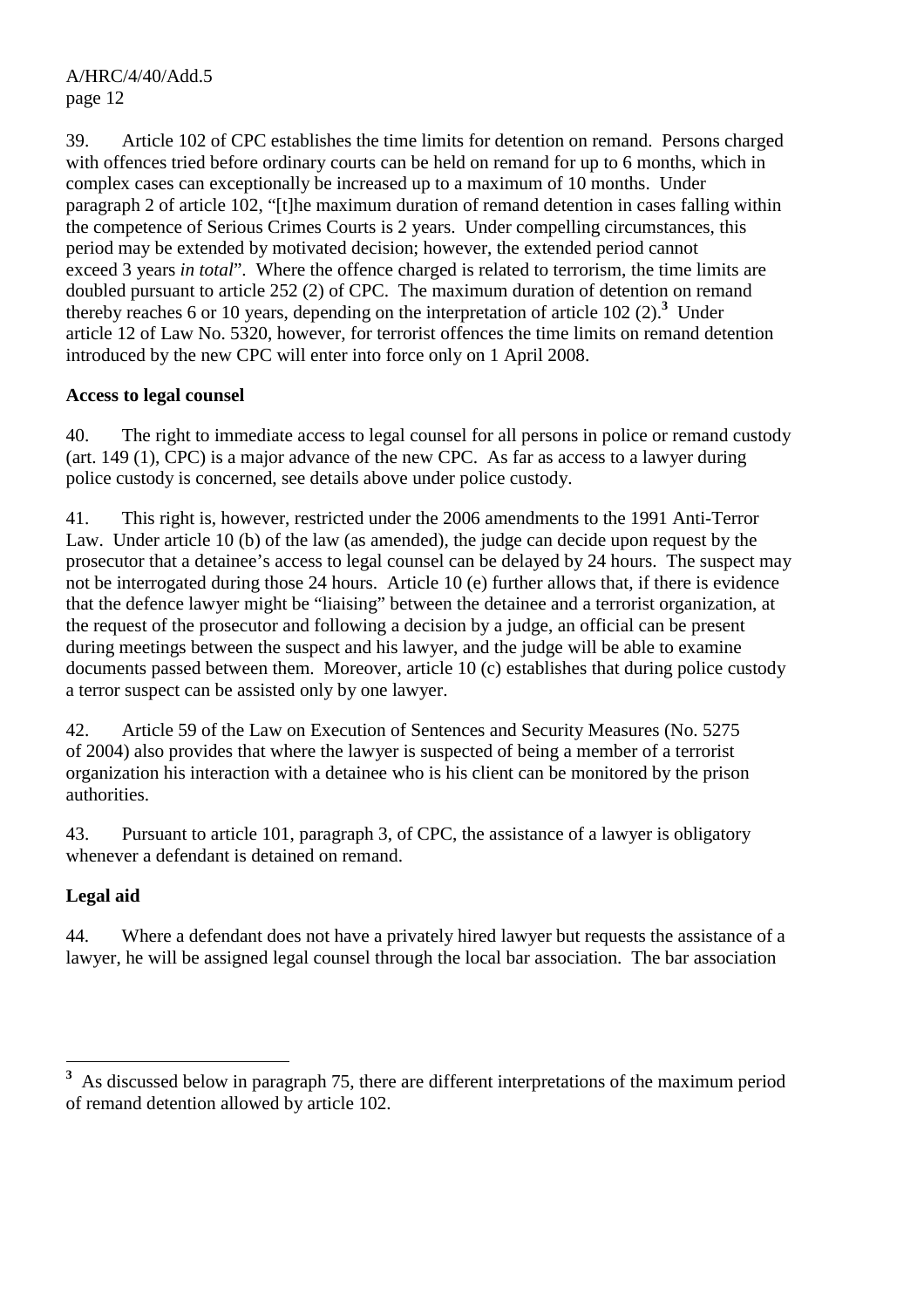will claim the lawyer's compensation from the Government, and the Government will reclaim the amount from the defendant, unless he can prove that he could not afford the costs of the lawyer.

### **Criminal trial**

45. Under the Code of Criminal Procedure the prosecutor is in charge of the investigation. He is assisted by the police (or Gendarmerie). During the pretrial phase, judicial control over the investigation (e.g. extension of remand detention, authorization of searches or wire-tapping) is entrusted to the territorially competent justice of the peace. When the investigation is concluded the prosecutor will present an indictment to the competent judge in accordance with the seriousness of the offence (a justice of the peace, criminal court, serious crimes court or special serious crimes court depending on the offence). Article 174 provides that courts may return any indictment that is not supported by sufficient evidence. If the indictment is confirmed, the judge will set the date for the first trial hearing. The trial judge will be the same as the judge of the confirmation hearing.

#### **Review of first instance judgements**

46. Review of first instance judgements by the Court of Cassation is mostly on the law and not on the assessment of the evidence and the facts. The procedure is written: the Chief Prosecutor will give his advice on the appeal to the Court of Cassation, which will also be communicated to the defence lawyer and the victim's lawyer, who can react in writing. There might be a hearing for oral argument, but the defendant will not be allowed to be present if he is detained on remand.

#### **5. Juvenile justice**

47. In 2005, a new Child Protection Law (Law No. 5395) entered into force. This law provides for a new juvenile justice system, i.e. criminal justice affecting persons under 18 years of age. It states as a fundamental principle that the "penalty of imprisonment and measures that restrict liberty shall be the last resort for juveniles". The law establishes sections specialized in minors within the police, special prosecutors for cases involving minors and special courts for trials of minors. Judges appointed to these courts shall be "preferably specialized in juvenile law with training in the fields of child psychology and social services". Moreover, at all stages of criminal proceedings involving minors, an important role is assigned to social workers.

48. Where a minor is charged in relation to an offence committed together with adults, his case is, as a rule, handled separately by the specialized prosecutors and courts. "In case it is considered imperative", however, the adult court dealing with a case also involving a juvenile defendant may decide to join the minor's case to the adult trial. Cases involving terror offences are tried before the special chambers of the Serious Crimes Court, including where the defendant is a minor.

49. Law No. 5395 contains specific provisions aimed at putting into practice the principle that imprisonment shall be the last resort. If the offence charged carries a penalty of two years or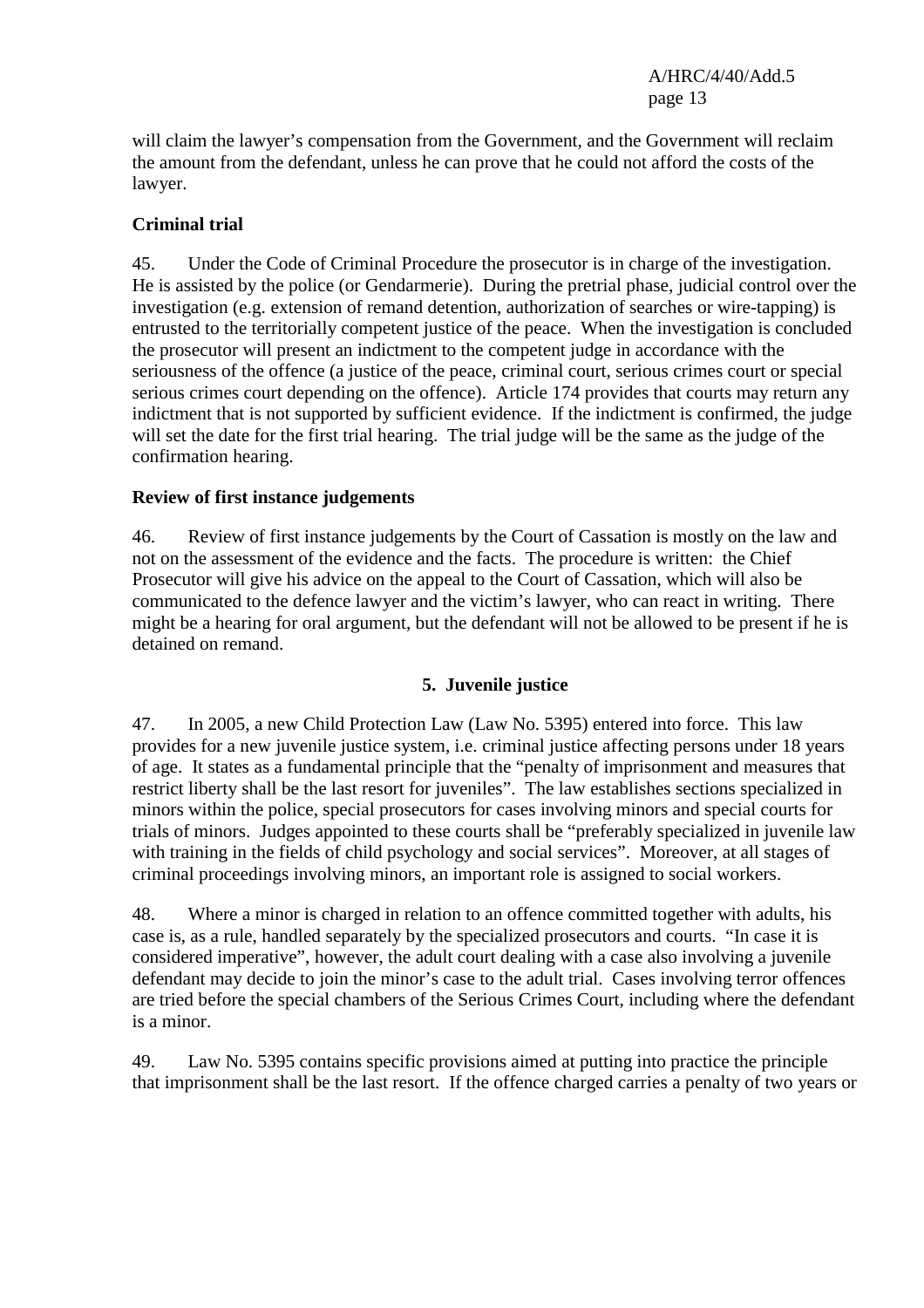less of imprisonment (five years or less in the case of minors below 15), the prosecution can, under certain conditions, be deferred for five years. If the juvenile does not reoffend during those five years, the prosecution will be dropped. At the conclusion of the trial, if the juvenile defendant is found guilty of an offence and would be sentenced to three years or less of imprisonment, the court may decide to suspend the announcement of the sentence and put the minor on probation for up to five years.

50. The law divides minors into three age groups: up to the completion of 12 years of age (no criminal responsibility), between 12 and 15 years completed and from 15 years and 1 day to the completion of 18 years.

51. Before a minor aged 15 or less can be arrested, he has to be given a medical examination in order to assess whether he is capable of understanding the act he is accused of. Moreover, minors in the 12-15 age group can only be arrested and detained on remand if the offence charged carries a minimum sentence of five years or more.

52. Both in police custody and in remand detention, minors have to be held separately from adults. The investigation of offences committed by minors is conducted by the prosecutor. When the prosecutor interrogates a minor, a social worker should be present. Whatever the offence charged, minors can only be interrogated in the presence of their lawyer.

53. The sentences provided in the Criminal Code are reduced for juvenile offenders: for minors from 13 to 15 years of age (at the time of the offence) the sentence is to be halved; for minors from 15 to 18 years of age, the sentence is to be reduced by one third.

## **6. Deprivation of liberty on grounds of mental health**

54. Article 432 of the Turkish Civil Code provides that persons who have mental illness, mental infirmity, habitual drunkenness or substance addiction and thus harm their own family and surroundings can, by order of a court, be placed in a health centre for their protection. Article 433 provides that the same court is competent to order the release of the patient from the mental health institution. Article 436 provides for a right to appeal placement in an institution, and article 437 states that legal aid may be provided when necessary.

## **7. Administrative detention of foreigners pending expulsion**

55. Article 23 of Law No. 5683 of 1950, the Law on Residence of Foreign Citizens, provides that foreigners who have been issued an expulsion decision but cannot be immediately expelled because they lack a passport or for any other reason, shall reside in a location assigned to them by the Ministry of the Interior.

## **IV. POSITIVE ASPECTS**

## **A. Cooperation of the Government**

56. The Working Group enjoyed the full cooperation of the Government. It was able to visit the detention centres it had requested before the visit. In these facilities, the Working Group was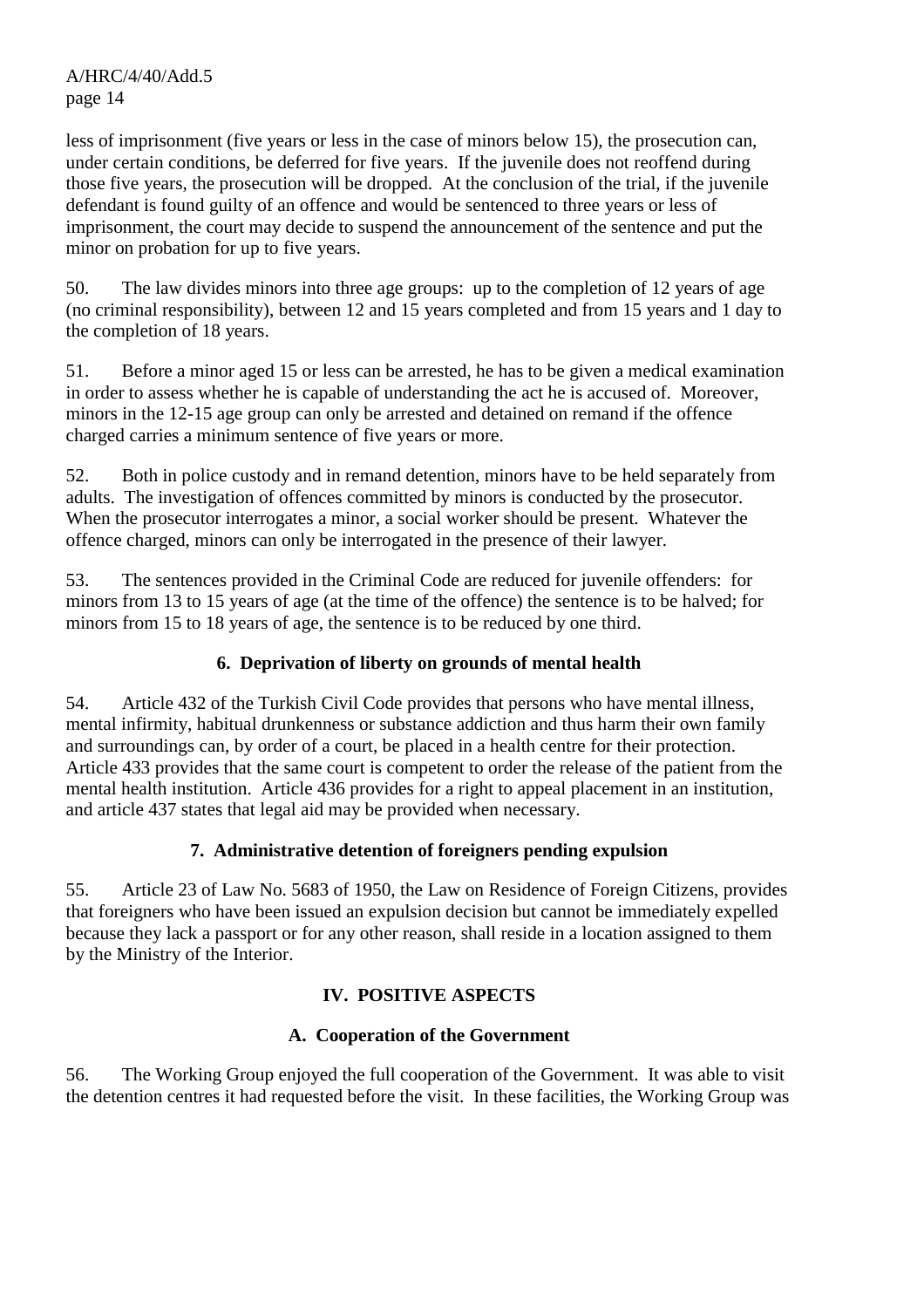able to meet with and interview in accordance with the terms of reference whomever it wanted, detainees identified beforehand to the Government by their name and detainees chosen at random. The Working Group would like to reiterate its gratitude to the Government of Turkey.

## **B. Well-functioning criminal justice and penitentiary systems**

57. The first and most striking observation the Working Group made during its visit to Turkey was that both the criminal justice system and the penitentiary system were well organized, well administered and well funded. In the police stations the Working Group visited, holding cells were clean, registers clear and generally complete, and interrogation rooms designed following a model layout and equipped with a video camera.

58. Courts similarly conveyed the impression that the Government allocates adequate resources to the judiciary and to prosecutorial offices. As a result, delays in criminal proceedings are generally limited and the duration of trials in which the defendant is in custody is generally reasonable. This is evidenced also by the statistics concerning the number of remand detainees among the overall number of persons deprived of liberty, which is just above 50 per cent.**<sup>4</sup>** While it would of course be desirable for significantly less than half of the prison population to be awaiting judgement, the ratio in Turkey is reasonable by international standards.

59. The administration of the penitentiary institutions also appeared to be professional and well funded. There are fewer prisoners than places in the penitentiary system and conditions of detention in the new prisons, which the Government is building at considerable speed to replace older facilities, are respectful of international standards.

#### **C. Low incarceration rate**

60. The Working Group also notes that, with approximately 91 detainees per 100,000 inhabitants, Turkey has a reasonably low incarceration rate.

## **D. Reform of the criminal procedure law**

61. In the course of the past decade the criminal procedure law of Turkey has been undergoing profound changes, which have resulted in considerable strengthening of the safeguards against arbitrary detention. Only a few milestones of this reform process can be mentioned here.

62. In 1999, a constitutional amendment abolished the military judge presiding over State Security Courts, making their composition entirely civilian. In 2003, State Security Courts were abolished altogether and replaced by the special chambers of Serious Crimes Courts.

<sup>&</sup>lt;sup>4</sup> According to statistics provided to the Working Group by the Government, at the time of the visit out of the overall prison population of 67,795, 24,646 were serving a final sentence, 8,013 were serving a sentence on the basis of a judgement still pending before the Court of Cassation, and 34,136 were awaiting the first instance judgement.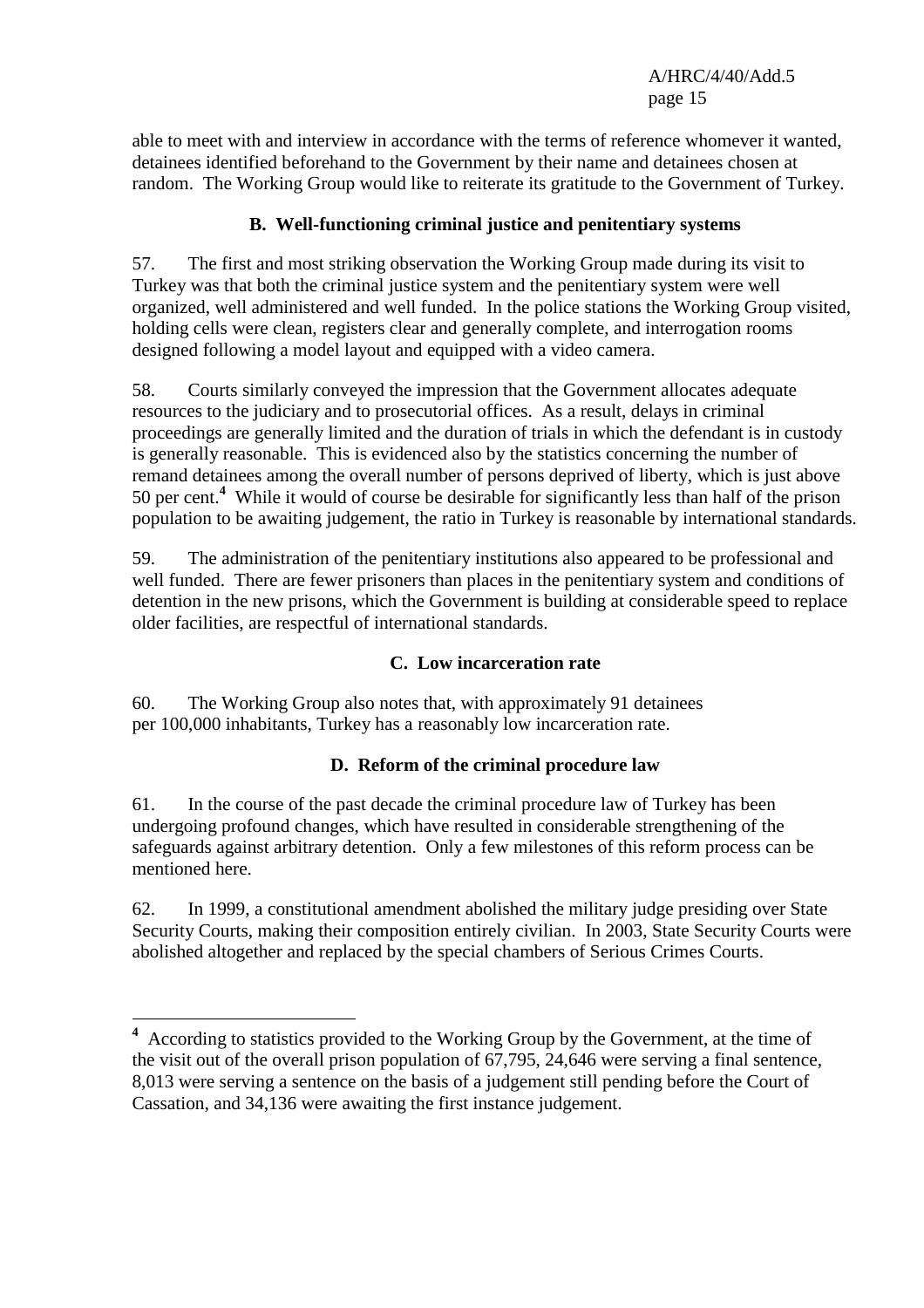$\overline{a}$ 

63. In October 2001, article 19 of the Constitution was amended. The maximum duration of police custody for "offences committed collectively" was reduced to 4 days from the previous 15 days.**<sup>5</sup>**

64. In January 2002, the Government decided to suspend the state of emergency provisions that contravened article 5 of the European Convention on Human Rights (right to liberty and security of person), which had been in force since 1992 in some areas of the country. In November 2002 the state of emergency itself was lifted.

65. The new CPC introduces for the first time non-derogable limits on the duration of remand detention on charges of offences tried before the Serious Crimes Courts and reduces the maximum duration of remand detention for lesser offences.

66. The suspect's access to a lawyer while in police custody is now much better protected. Moreover, legal aid has been significantly strengthened. Lawyers put at the disposal of suspects by bar associations used to account for only 10 per cent of cases, now it is four times as many. The Working Group has, however, been informed that, because of the high costs of the legal aid system, the Turkish Grand National Assembly is considering legislation that would restrict access to legal aid.

67. Regional appeals courts will be established in 2007.

## **E. Measures against the use of extorted statements**

68. All the interlocutors of the Working Group delegation, both those representing the authorities and those behind bars, stated that the use of torture and ill-treatment by the police had dramatically decreased in the past few years. The Working Group has no doubts that the Government's policy of "zero tolerance" of torture is highly successful. From a widespread practice used by the police to obtain self-incriminating statements from the suspect, torture has become the exceptional misconduct of individual police officers or gendarmes. This was brought about by a number of changes to the legal system, including shorter police custody periods, obligatory medical visits, and changes to the laws and administrative measures aimed at reducing the prospects of impunity for torturers. Most important from the point of view of the Working Group's mandate is article 148 (4) of CPC, providing that "statements taken by law enforcement officials in the absence of defence counsel cannot constitute the basis for a judgement unless they are confirmed by the suspect or the accused before the court". As a result of all these developments, convictions based on extorted statements are much less likely to occur.

#### **F. Juvenile justice**

69. The new Child Protection Law that entered into force in 2005 constitutes a significant step in bringing juvenile justice in Turkey into line with the provisions of articles 37 and 40 of

<sup>&</sup>lt;sup>5</sup> The corresponding change to article 11 of the Anti-Terror Law had already been made in 1992 (Law No. 3842).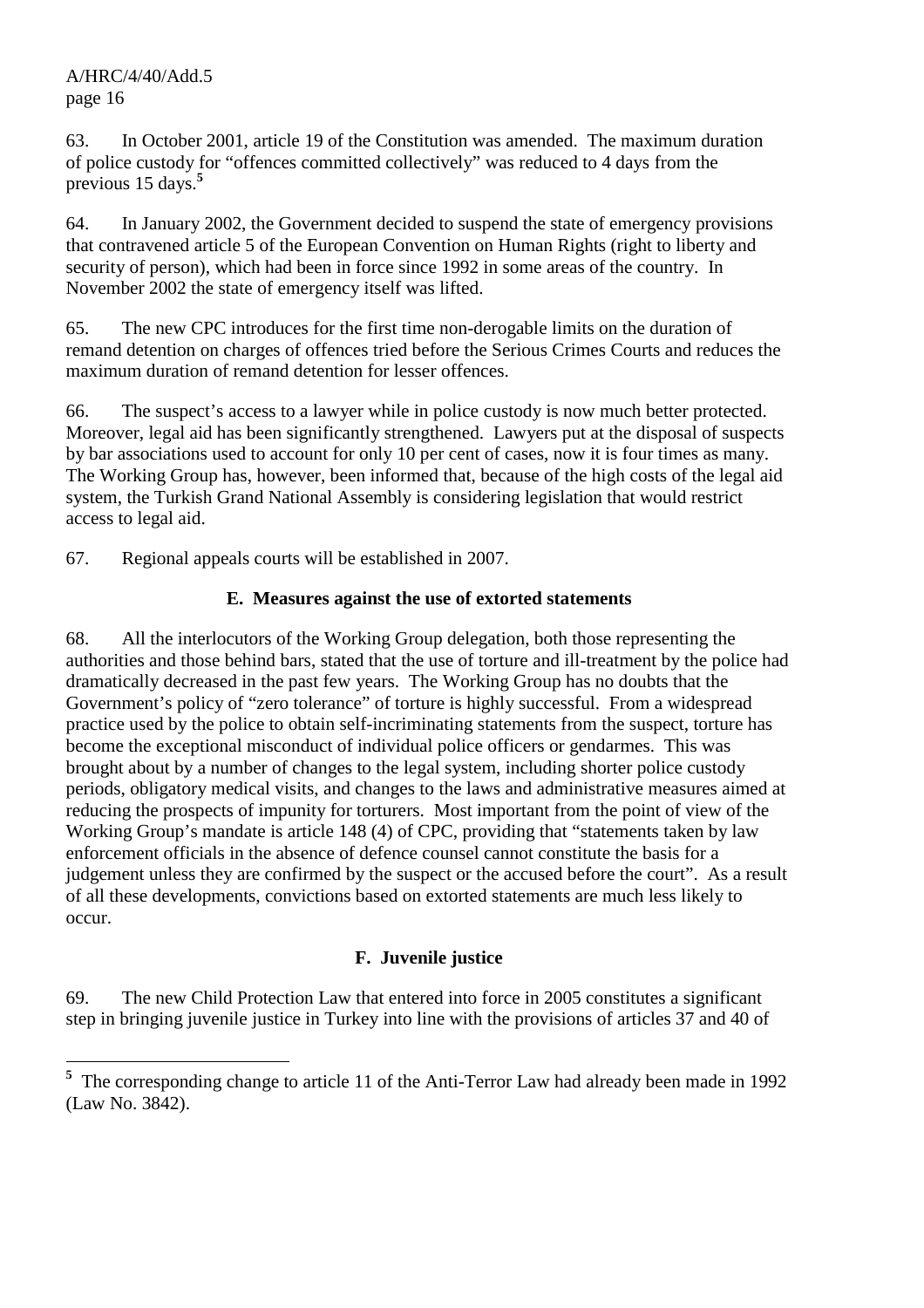the Convention on the Rights of the Child and article 10 (2) (b) ICCPR. The fundamental principle that the "penalty of imprisonment and measures that restrict liberty shall be the last resort for juveniles" is not only enshrined in the law: the provisions allowing prosecution of minors accused of an offence punishable with up to two years of imprisonment to be deferred for five years, and the possibility of putting minors who would be sentenced to less than three years' imprisonment on probation provide the courts with the instruments to put that principle into practice. Equally important is the establishment of specialized police, prosecutors' offices and tribunals to deal with juvenile delinquency. The Working Group remains concerned, however, about several aspects of the juvenile justice system, both regarding the legislation and with respect to its implementation. These are discussed below.

#### **V. ISSUES OF CONCERN**

#### **A. Concerns related to detention in the criminal justice context**

#### **1. Criminal justice in terrorism cases**

70. The Working Group has described above the reform process in the criminal justice system. Many of the reforms of general application, e.g. the ban on statements obtained by the police in the absence of a lawyer, are of great significance to criminal proceedings involving terrorism suspects. Other positive developments, such as the abolition of the State Security Courts and the termination of the state of emergency, are specific to terrorism cases. The Working Group remains concerned, however, that the detention, prosecution and trial of terrorism suspects continue to take place in a "parallel system" to the common justice system in which the reforms encounter difficulties in showing their beneficial effects. The problems arise both from the letter of the laws applicable to such cases and from the practice.

#### **(a) Definition of terrorism and terrorist offender**

71. As the Special Rapporteur on the promotion and protection of human rights and fundamental freedoms while countering terrorism states in his report on the visit to Turkey in February 2006, "[t]he Anti-Terror Act is drafted in a way that allows for an overly broad application of the term terrorism"<sup>6</sup> and "[s]urprisingly, there is no requirement that [a terrorist offender] must have committed a serious violent crime".**<sup>7</sup>** The Special Rapporteur also voices his concern about the severe limitations the Anti-Terror Act may put on the freedom of expression, association and assembly.**<sup>8</sup>** The Working Group fully shares the opinion of the Special Rapporteur in this respect and, in the interest of brevity and to avoid duplication, refers to his more extensive reasoning.

 $\overline{a}$ 

**<sup>6</sup>** A/HRC/4/26/Add.2, para. 14.

**<sup>7</sup>** Ibid., para. 15.

**<sup>8</sup>** Ibid., para. 18.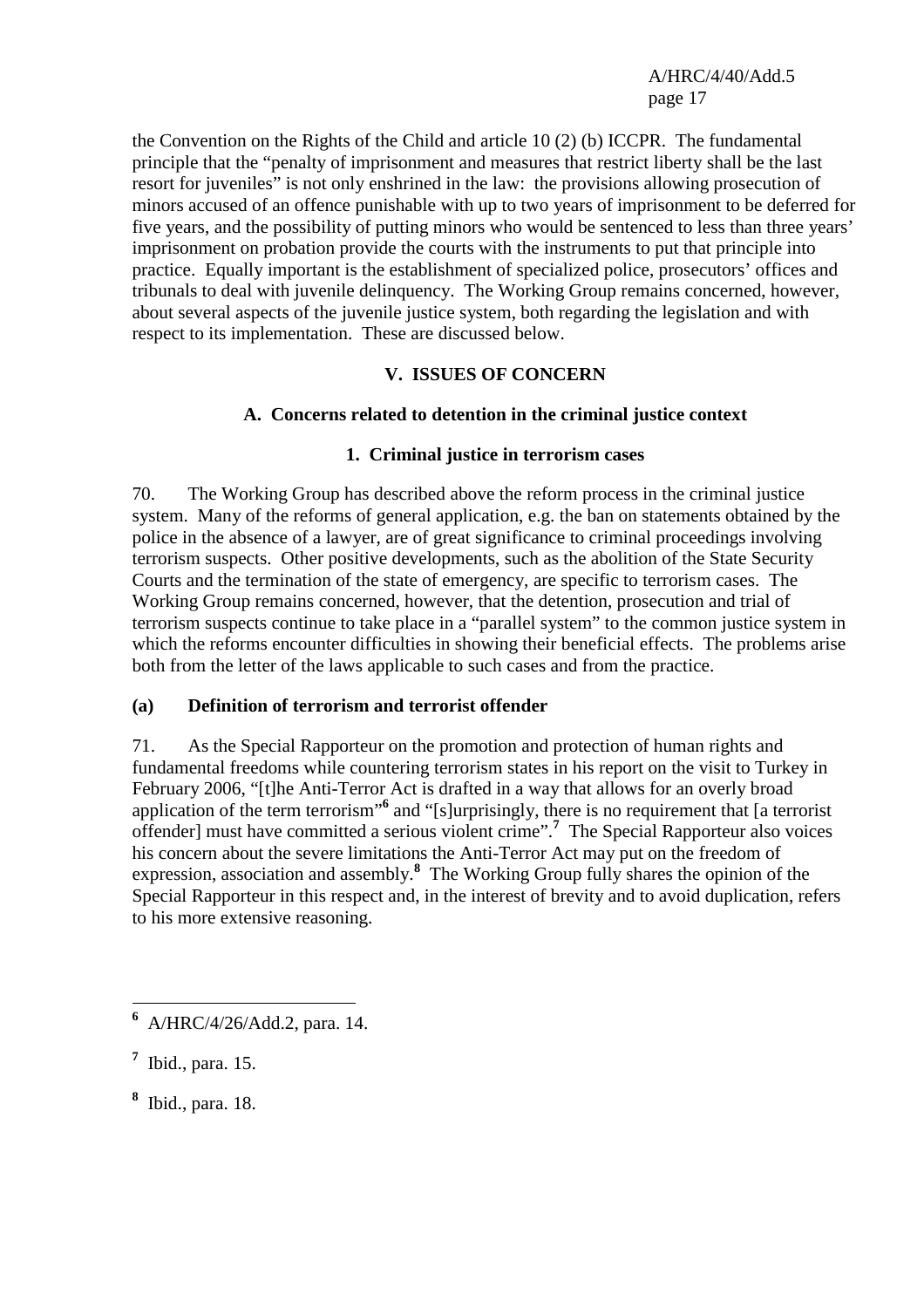72. In May 2006 the Special Rapporteur provided a legal opinion to the Justice Committee of the Turkish Grand National Assembly concerning certain aspects of a government bill introducing amendments to the Anti-Terror Act.**<sup>9</sup>** The Special Rapporteur inter alia "expressed concern that the terms relating to the question of incitement were vague and therefore appeared to be incompatible with the requirement of legality as enshrined in article 15 of ICCPR. Consequently, the limitations that resulted in respect of freedom of expression would not be confined to countering terrorism but could be used also in respect of non-violent expression of opinion".**<sup>10</sup>** The Working Group notes that the amendments introduced by the Turkish legislator in enacting the bill appear to have partially taken some of the concerns expressed by the Special Rapporteur into consideration. In other respects (e.g. the list of other offences which may be considered terrorist offences), however, the Assembly aggravated the problems identified by the Special Rappporteur. The Working Group shares the preoccupations of the Special Rapporteur also in this regard.

## **(b) Access to legal counsel in proceedings concerning terrorism suspects**

73. The Working Group is equally concerned about the restrictions to the right to be assisted by counsel of one's own choosing (art. 14 (3) (b) and (d), ICCPR) contained in the 2006 amendments to the Anti-Terror Law. As set forth above, if there is evidence that the defence lawyer might be "liaising" between the detainee and a terrorist organization, the judge can order that an official be present during meetings between the suspect and his lawyer and will be able to examine documents passed between them.<sup>11</sup> Finally, before trial starts a terror suspect can appoint only one defence counsel. The latter restriction in particular risks constituting heavy-handed interference with defence rights in terrorism cases, which tend to be rather complex (as the Government itself argues when justifying prolonged periods of remand detention; see below) and involve heavy prison sentences.

## **(c) Length of remand detention**

74. Most disturbing to the Working Group is the situation of the numerous persons accused of terrorism who have spent 7, 8, 10, in some cases 13 years in detention without being found guilty.**<sup>12</sup>** According to information provided by the administration of the Diyarbakır D-type (high-security) prison, of the 489 detainees at the time of the Working Group's visit, only 59 were convicts; 45 detainees had spent more than 10 years in prison without a final conviction,

<sup>12</sup> In the course of its visit, the Working Group received information about similar cases in other high-security prisons it could not visit.

 $\overline{a}$ **9** For a summary of this legal opinion, see A/61/267, para. 6.

**<sup>10</sup>** Ibid.

**<sup>11</sup>** According to information provided by the Government to the Working Group, this provision has not been applied yet.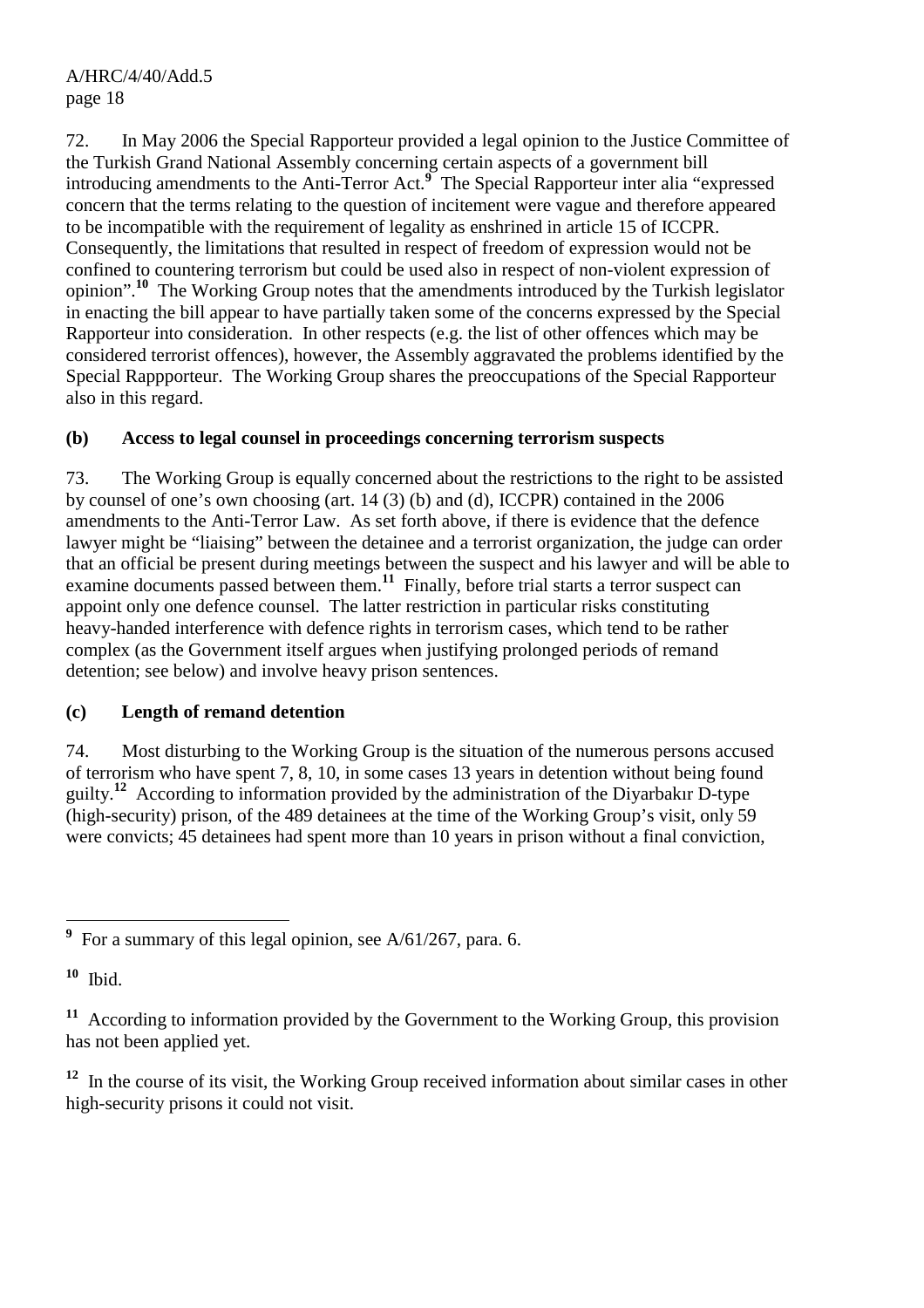and 18 of them had been detained for more than 13 years without ever having been judged at first instance, while the others' cases are pending before the Court of Cassation or in retrial. Their trials register a perfunctory hearing every month or two. The Working Group delegation discussed some of these cases with prosecutors involved in them and was told that evidence was still being gathered and analysed. It is not clear to the Working Group what evidence could possibly need to be analysed 13 years after the terrorist crime was committed, no matter how complex the case is. It appears that the problem is compounded by the frequent changes in the judges sitting on the trials.

75. While the new Criminal Procedure Code introduces time limits for the duration of remand detention, in order to be able to maintain these persons in detention for several years more without a judgement, the legislator has decided that for persons accused of terrorist crimes the limits shall enter into force only in April 2008. Article 102 (2) of CPC, the provision establishing the maximum duration of remand detention in cases falling within the competence of Serious Crimes Courts (see paragraph 39 above), appears not to be entirely clear: as explained to the Working Group by the Government, the correct interpretation is that the initial two years can be extended by only one additional year for compelling reasons, reaching a total of three years, which - doubled for proceedings in terrorism cases as provided for in article 252 (2) of CPC - amounts to a maximum six years' detention on remand. The Working Group noted, however, that the judges, prosecutors and lawyers with whom it spoke during the visit understood article 102 (2) to provide that the maximum duration is two years, to be extended (for compelling reasons) by up to three years, thereby reaching a total of five years, which, doubled under article 252 (2), would allow remand detention in terrorism cases for up to 10 years. As the provision will enter into force only in April 2008, there is no judicial interpretation of the norm as yet. The Working Group notes that only the reading the Government has put forward in its correspondence with the Working Group, limiting remand detention to six years for compelling reasons in highly complex cases, would appear to be compatible with the right to trial within a reasonable time or release enshrined in article 9 (3) of ICCPR. The Working Group would therefore recommend that the Government find a way to ensure that this reading prevails once the provision enters into force.

#### **(d) Execution of prison sentences of persons found guilty of terrorism offences**

76. The Working Group observed that, both in the law and in the practice, the execution of prison sentences is aggravated in multiple ways in the case of persons convicted of terrorism offences. Disciplinary sanctions are imposed with great frequency against these detainees. The 2006 Anti-Terror Law provides that "those who have been imposed three times the disciplinary penalty of solitary confinement shall not benefit from conditional release, even if such disciplinary penalties have been lifted" (art. 17 (2)). Prisoners serving an aggravated life sentence as result of the abolition of the death penalty (which the Working Group of course welcomes) cannot benefit from conditional release. As article 17 (4) prescribes, "their heavy lifetime imprisonment penalties last until they are dead".

77. The above concerns regarding detention of persons accused and convicted of terrorism are greatly exacerbated by the fact that, due to the broad definition of terrorism, the number of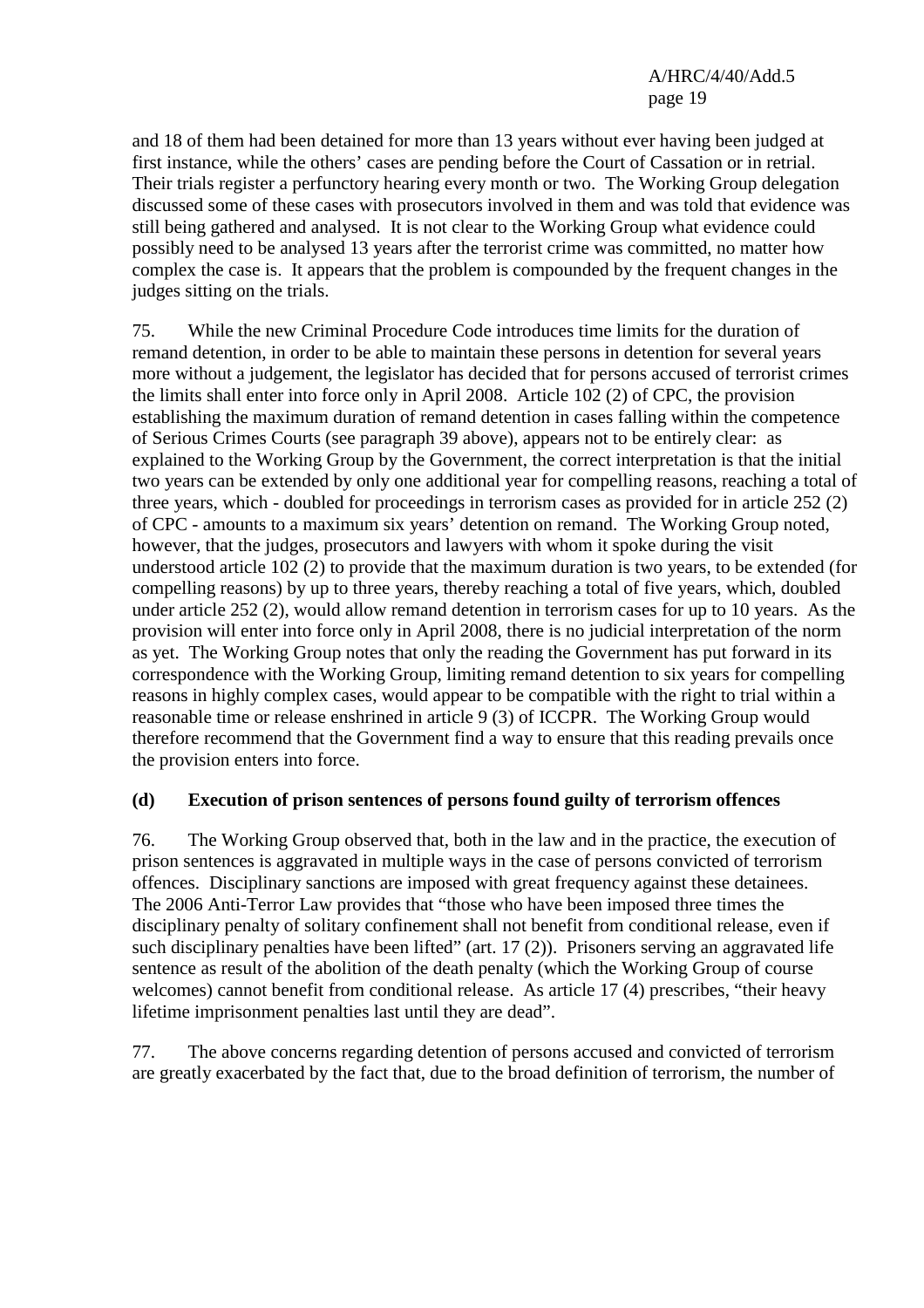detainees affected by these provisions and practices is considerable. At the time of the Working Group's visit, there were more than 4,000 persons deprived of liberty on terrorism charges or convictions. These detainees are not necessarily accused of a violent crime. As discussed in the next paragraph, many of them may be held primarily on the basis of extorted confessions. Their situation is, to sum up, a major stain on Turkey's efforts to eliminate arbitrary detention which cannot be justified with reference to the Government's uncontested duty to combat terrorism.

#### **2. Failure to retroactively apply the ban on statements made to the police in the absence of a lawyer**

78. As already mentioned, the Working Group is convinced that the Government's policy of "zero tolerance" of torture is being pursued very effectively. Article 148 (4) of CPC, providing that "statements to the security forces signed in the absence of a lawyer cannot count as evidence unless they are repeated in front of a judge", is a cornerstone of that policy. It is therefore disheartening that the authorities (including the Court of Cassation) consider that this provision is not to be applied to currently pending criminal proceedings in which the accused made self-incriminating statements to law enforcement officials without a lawyer before the new CPC entered into force. The article in the old CPC providing that the court may not convict a defendant based solely on his confession to the police is obviously a much weaker safeguard against convictions based on extorted statements.

## **3. Vulnerability of non-Turkish detainees**

79. Foreign detainees, whether deprived of their liberty on remand or serving a sentence, are in a particularly vulnerable situation in most if not all countries. In Turkey, this vulnerability is exacerbated by a scarcity of effective interpreters in the criminal justice system. The Working Group recalls that the right to be enabled to fully follow the proceedings is enshrined in article 14 (3) for all stages of the criminal process, from prompt and detailed information on the charges at the beginning (para. 3 (a)) to free assistance of an interpreter throughout the whole trial (para.  $3(f)$ ).

80. The Working Group is further concerned about a procedural obstacle to contacts between foreign detainees and their families in the home country. According to prison administrators and detainees interviewed by the Working Group, detainees are only allowed to call one number in their home country and the consular representatives of their home country have to certify to the Turkish authorities that this number actually belongs to a family member of the detainee. Many consulates apparently fail to cooperate with this procedure. As a result, detainees from those countries are simply deprived of all possibility of reaching their family by phone.

#### **4. Juvenile justice**

81. Although the 2005 Child Protection Law constitutes a very significant step forward, the Working Group remains concerned about some aspects in which the juvenile justice system does not sufficiently take into account the specific vulnerability of minors suspected of an offence. The time limits concerning police custody and remand detention are the same for minors in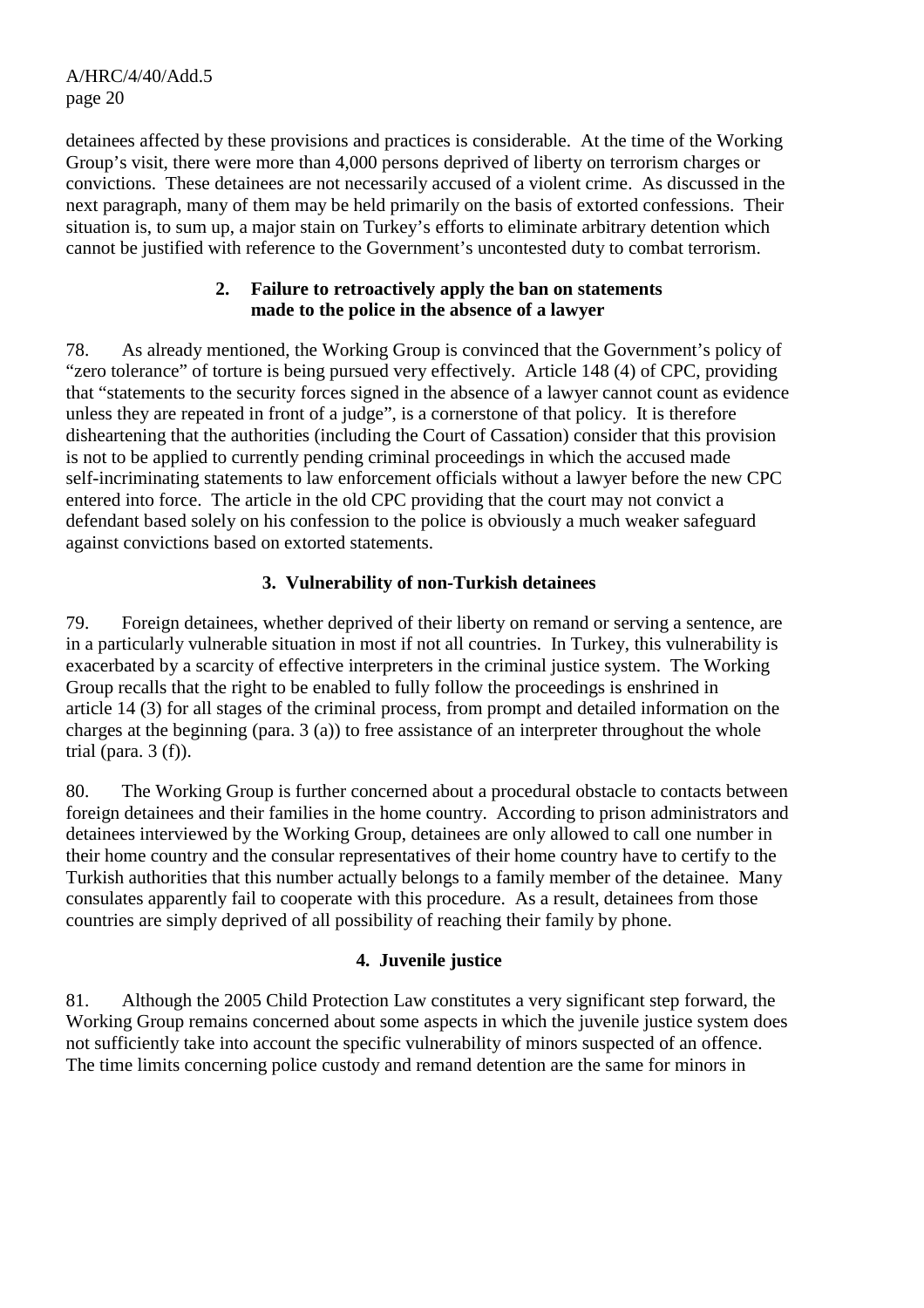the 15-18 age group as for adults. Moreover, the provision whereby "in case it is considered imperative" the adult court dealing with a case also involving a juvenile defendant may decide to join the minor's case to the adult trial can in many cases nullify the important guarantee of specialized prosecutors and courts. This is the rule for cases involving terrorism (which, as mentioned above, is overly broadly defined), which are tried before the special chambers of the Serious Crimes Court, also where the defendant is a minor.

82. The massive arrests and detentions of minors following the riots in Diyarbakır from 28 March to 1 April 2006 provide evidence that these concerns are not only of a theoretical nature. More than 200 minors were apprehended during and following the riots, 94 of them were taken into police custody (16 of them in the 12-15 age group), and 60 were remanded into custody on charges, including being members of an armed organization, and remained in detention in a special wing of the Diyarbakır high-security prison three weeks after the incidents. At the time of its visit, the Working Group was relieved to learn that all children arrested in connection with the riots had been released from pretrial detention. According to the report of an inquiry into the events by several bar associations, the families of the children were not informed after the apprehensions and the earliest interview with lawyers took place 12 hours after apprehension.

83. In addition to the concerns raised by some aspects of the legislation, the Working Group is concerned about the delays in the implementation of the new juvenile justice law. At the time of its visit, the Working Group was informed that specialized prosecutors' offices and courts had been established in only nine cities. There is a great shortage of social workers, who play a key role in the juvenile justice system designed by the new law. As a result, their twofold function in the process - assisting the court by carrying out a "social inquiry" into the juvenile offender's circumstances and assisting the minor during the process, particularly during interrogation - is seriously compromised. Moreover, it would appear that the scarcity of social workers is causing delays in the system, contrary to article 10 (2) (b) of ICCPR, which states that "accused juvenile persons shall be … brought as speedily as possible for adjudication".

84. Finally, the Working Group heard the concern expressed that the principles whereby juvenile cases should be adjudicated as speedily as possible and the "penalty of imprisonment and measures that restrict liberty be the last resort for juveniles" have not yet fully been assimilated by the justice system.

## **B. Concerns related to detention outside the criminal justice context**

85. Article 9 (1) of ICCPR provides that "[n]o one shall be deprived of his liberty except on such grounds and in accordance with such procedure as are established by law". To ensure the effectiveness of that right, both within the context of criminal proceedings and also outside, where the guarantees of paragraphs 2 and 3 of article 9 do not apply, article 9 (4) prescribes that "[a]nyone who is deprived of his liberty by arrest or detention shall be entitled to take proceedings before a court, in order that that court may decide without delay on the lawfulness of his detention and order his release if the detention is not lawful". The Working Group observes considerable shortcomings in the protection of these rights outside the criminal justice system.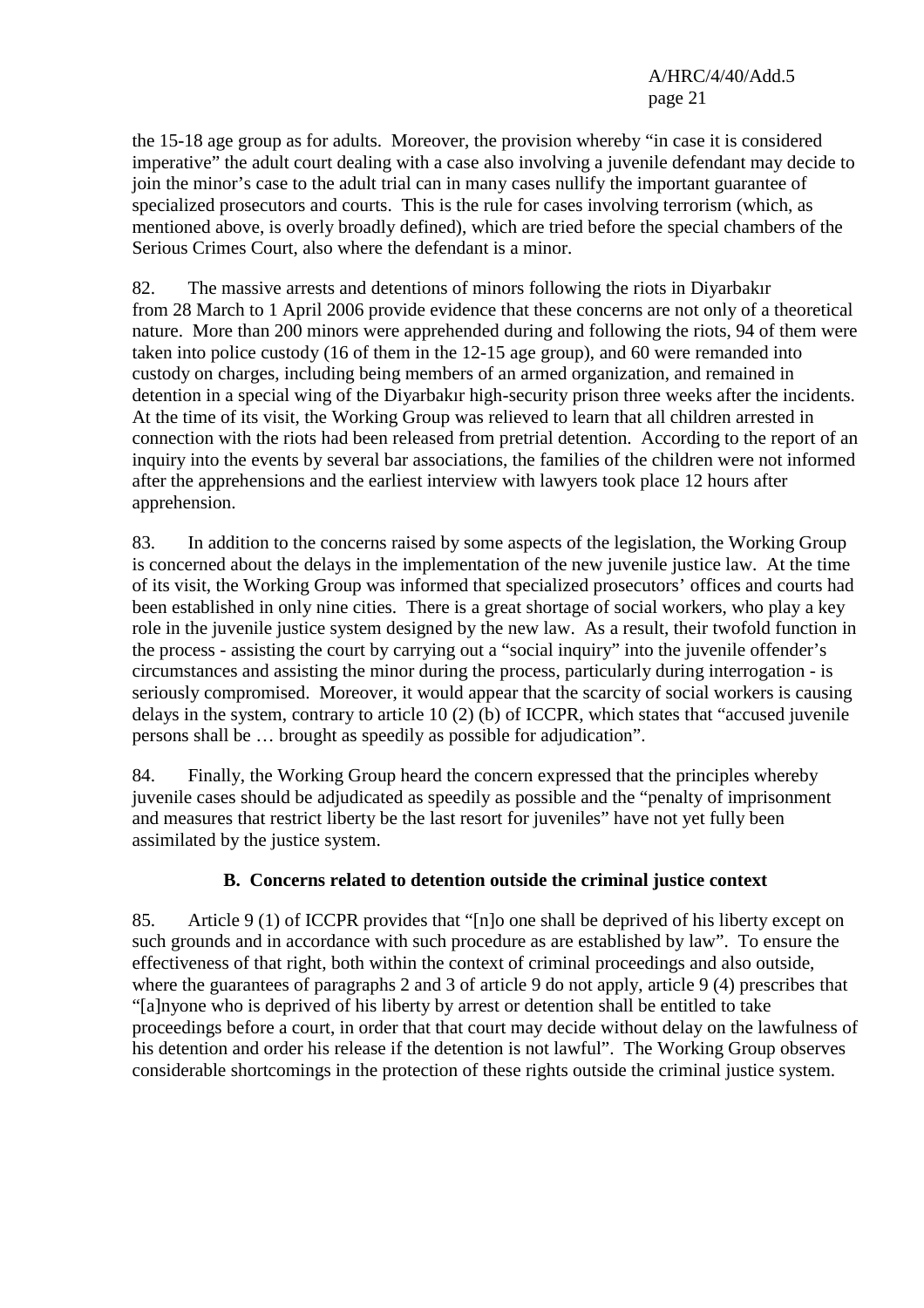## **1. Detention of foreigners awaiting expulsion**

86. Foreigners who are in Turkey without the documents necessary to allow them to stay lawfully in the country can be, and are in great numbers, arrested by the police or the Gendarmerie. After a brief period in police custody they are taken to a so-called "guest house" for foreigners run by the Ministry of the Interior, where they are - in spite of the welcoming name of these institutions - to all effect locked up awaiting expulsion. However, no written decision to this effect is issued to them.

87. Article 23 of the Law on Residence of Foreign Citizens, providing that foreigners who have been issued an expulsion decision but cannot be immediately expelled, shall reside in a location assigned to them by the Ministry of the Interior, does not constitute a sufficient legal basis for this practice. Neither this law, nor any other, provides further details as to the preconditions for, modalities of or maximum duration of assignment to a residence for foreigners awaiting expulsion. As this is not a measure adopted within the criminal process, judges of the peace have no jurisdiction to rule on challenges against such measures. It would appear that administrative tribunals are competent. However, this remedy appears not to be exercised in practice. Challenges to the expulsion decision may have an impact also on the question of detention, but they simply do not constitute the remedy against the fact of deprivation of liberty required by article 9 (4) of ICCPR.

88. It is important to stress that this has nothing to do with the criminal proceedings which can be initiated against a foreigner for illegal entry into Turkey. Such proceedings are not regularly pursued and in case of a guilty finding result in a fine, not deprivation of liberty.

89. Another aggravating aspect is that, according to information provided by the police, not only foreigners who are actually the subject of an expulsion decision are assigned to guest houses (i.e. deprived of their liberty), but also so assigned are many who - in the opinion of the police - are likely to receive an unfavourable outcome in expulsion proceedings initiated against them. This practice violates even article 23 of the Law on Residence of Foreign Citizens.

90. To sum up, there is no remedy for the foreigners awaiting expulsion to challenge their detention, and no control over the detention by a judicial authority. It may be true that in some cases the person to be deported spends only a few days at the guest house. But in others, where there are difficulties obtaining valid travel documents (as appears to be the case for many African migrants), the detention can last months and even more than a year.

#### **2. Deprivation of liberty in psychiatric institutions**

91. This situation is in some respects similar to that of persons assigned to stay in a mental institution without their consent. Just as the Working Group does not in any way dispute the right of the Government to regulate the entry of foreigners into Turkey, to expel those who are there without a legal basis, and to detain some of them pending expulsion where it was really necessary, there is no doubt that some persons have to be deprived of their freedom in mental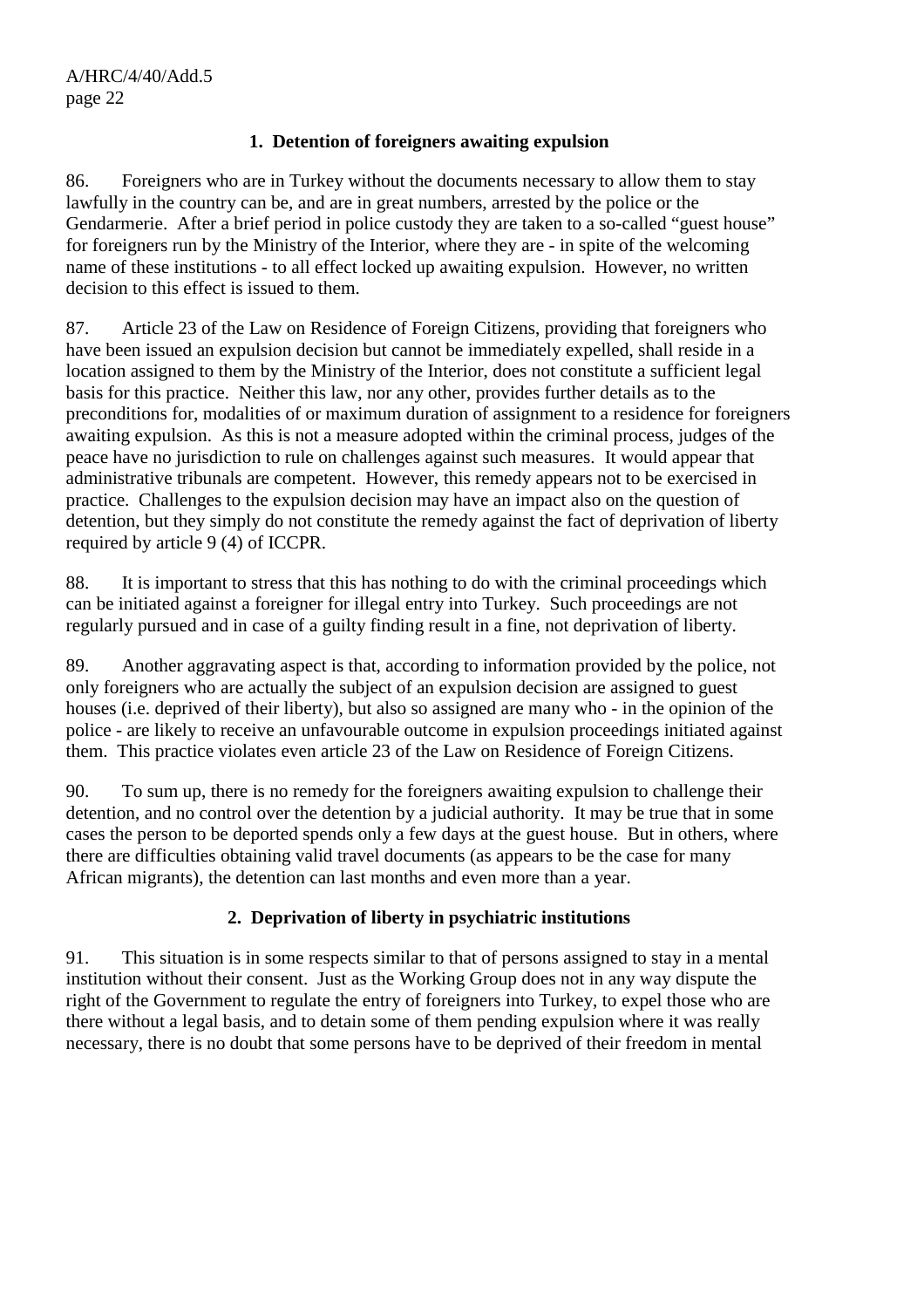health institutions in order to prevent them from seriously harming themselves and others. But whenever a Government, also for the most legitimate purposes, decides to deprive someone of his or her freedom, international law provides that it needs to do so on a sound legal basis and to provide an opportunity to challenge the deprivation of liberty before a court.

92. Article 432 of the Civil Code allows the territorially competent civil court to assign persons with mental health problems who "harm their own family and surroundings" to an institution. Article 433 provides that the same court is competent to order the release of the patient from the mental health institution. The provisions apply equally to persons with substance abuse problems.

93. The Working Group has two main concerns in this respect. Firstly, the law should provide more detail both on the substantive criteria and the procedural safeguards for involuntary commitment to mental health institutions, including an automatic periodic review of the necessity of deprivation of liberty. Secondly, in practice in many cases there is no judicial decision providing a legal basis for the assignment. The Council of Europe Committee for the Prevention of Torture found on the occasion of a recent visit that "most involuntary patients in the Adana and Bakirköy hospitals had been hospitalized *without any judicial intervention*".**<sup>13</sup>** The Working Group shares this impression. According to the procedure currently in use at the Bakirköy Hospital, recently arrived involuntary patients are admitted on the basis of a decision taken by three hospital psychiatrists. In some cases judicial authorization is sought ex post facto after committal, but as there are apparently delays also in the judiciary's examination and decision on the reports of the psychiatrists' committee, most patients' stay in the closed ward takes place without the judicial basis provided for in the law. As the remedy against involuntary hospitalization is (pursuant to article 433 of the Civil Code) a decision by the same judge to review the committal decision, as long as the initial judicial decision has not been taken the remedy is non-existent in practice.

94. The persons deprived of their liberty in psychiatric hospitals (according to information received, approximately 90 per cent of patients are involuntary committals) are entitled to a better legal basis, both with respect to substantive criteria and to procedural safeguards. The psychiatrists running these institutions also need a legal basis for the measures they take which interfere with human rights, including the right not to be arbitrarily detained. To fill the current vacuum, the Turkish Psychiatric Association has proposed to the Minister of Justice a draft Mental Health Law, but there appears to have been little progress in this regard.

## **3. Other forms of administrative deprivation of liberty**

95. In addition to the involuntary committal to psychiatric hospitals, there are a number of other situations to which the Working Group's attention was drawn in which vulnerable persons

 $\overline{a}$ <sup>13</sup> Report to the Turkish Government on the visit to Turkey carried out by the European Committee for the Prevention of Torture and Inhuman or Degrading Treatment or Punishment from 7 to 14 December 2005, p. 30, available at http://www.cpt.coe.int/documents/tur/ 2006-30-inf-eng.pdf.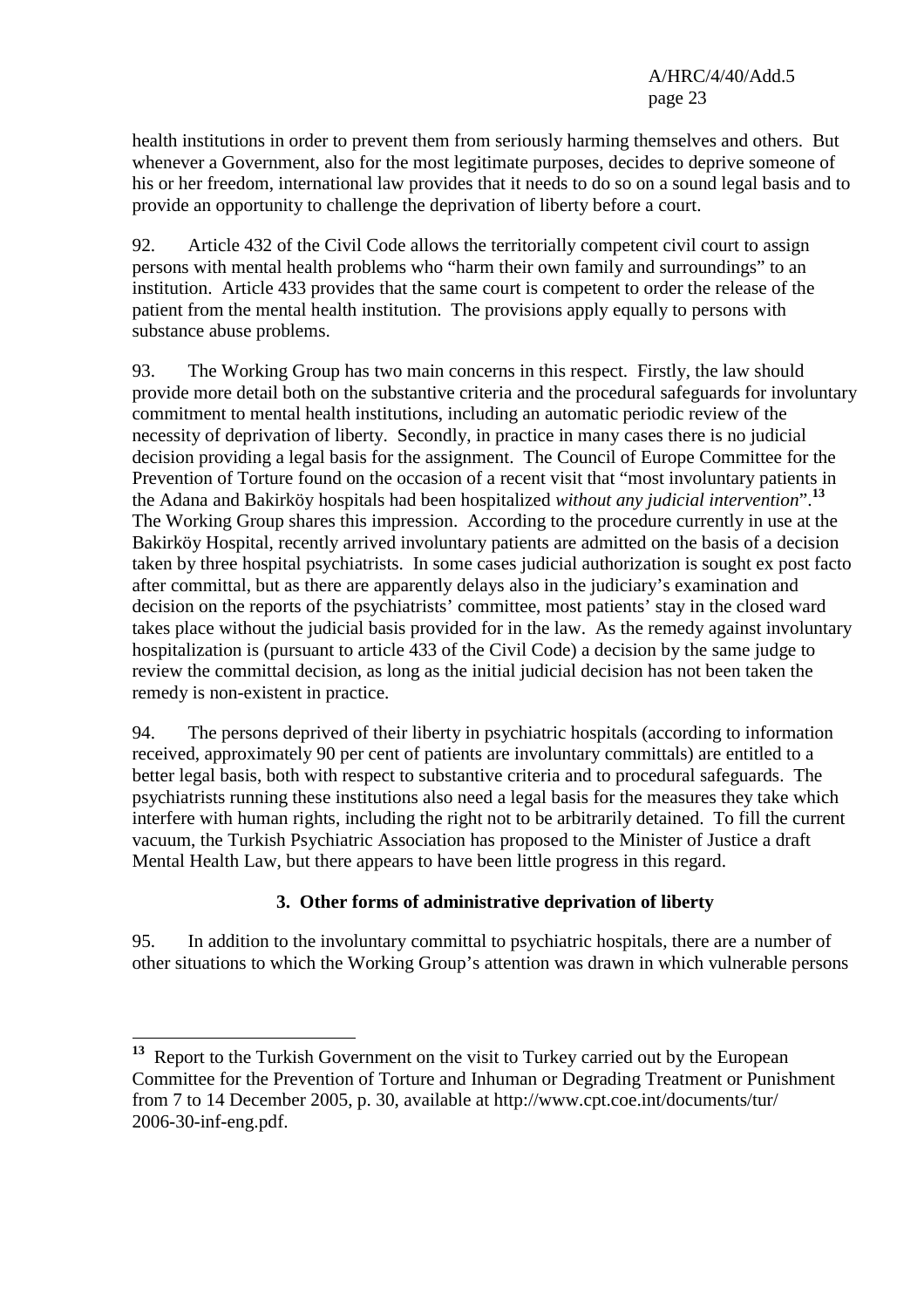are taken to institutions where they are de facto deprived of their freedom with little procedural guarantees. This is the case of some of the persons with mental disabilities accommodated in rehabilitation centres, such as the Saray institution outside Ankara that was visited by the Working Group. According to information received from reliable sources, which the Working Group was not able to verify, this may also be the case with respect to certain institutions for children at risk (of delinquency, prostitution, or sexual abuse) which are not formally classified as places of detention, but are nonetheless guarded by the police.

96. The Working Group recalls that whenever persons are deprived of their freedom, de facto or de jure, there must be a procedure in place for prompt (and thereafter periodic) review of the legality and necessity of the measures taken. In the Working Group's opinion, in Turkey the legal basis and the procedural safeguards accompanying these forms of deprivation of liberty are not always sufficiently well defined.

## **VI. CONCLUSIONS**

97. In the course of the last 15 years Turkey has made impressive progress in the reform of its criminal justice system. This progress is particularly visible in the fight against torture (which, as far as the Working Group's mandate is concerned, is the fight against intimidation of persons in detention and against extorted confessions). But the duration of police custody has also been significantly shortened: limits on the duration of pretrial detention were introduced for the first time in the 2005 CPC, which also guarantees the immediate right of access to a lawyer for all persons detained in the criminal process.

98. The Working Group notes, however, a great reluctance on the part of the authorities to fully extend the beneficial effects of the reforms to persons accused of terrorism, which - due to the overly broad definition of terrorist offences - affects thousands of individuals, many of whom have non-violently challenged the constitutional order of Turkey. In the Working Group's opinion, most of the extraordinary rules and practices and resulting restrictions on the safeguards against arbitrary detention cannot be justified with reference to the duty to defend the country and its population against terrorist threats.

99. The other great challenge Turkey faces is to put in place laws and procedures that will extend the protection against unlawful and unnecessary deprivation of liberty to those detained outside the criminal justice system, whether on the grounds of mental health issues, or because they are minors at risk, or because they are foreigners awaiting expulsion.

#### **VII. RECOMMENDATIONS**

#### 100. **On the basis of its findings, the Working Group would like to make the following recommendations to the Government.**

- 101. **With regard to detention on terrorism charges, the Working Group recommends:** 
	- **The amendment of the definition of terrorism with a view to limiting the scope thereof, as recommended by the Special Rapporteur on the promotion and protection of human rights and fundamental freedoms while countering terrorism;**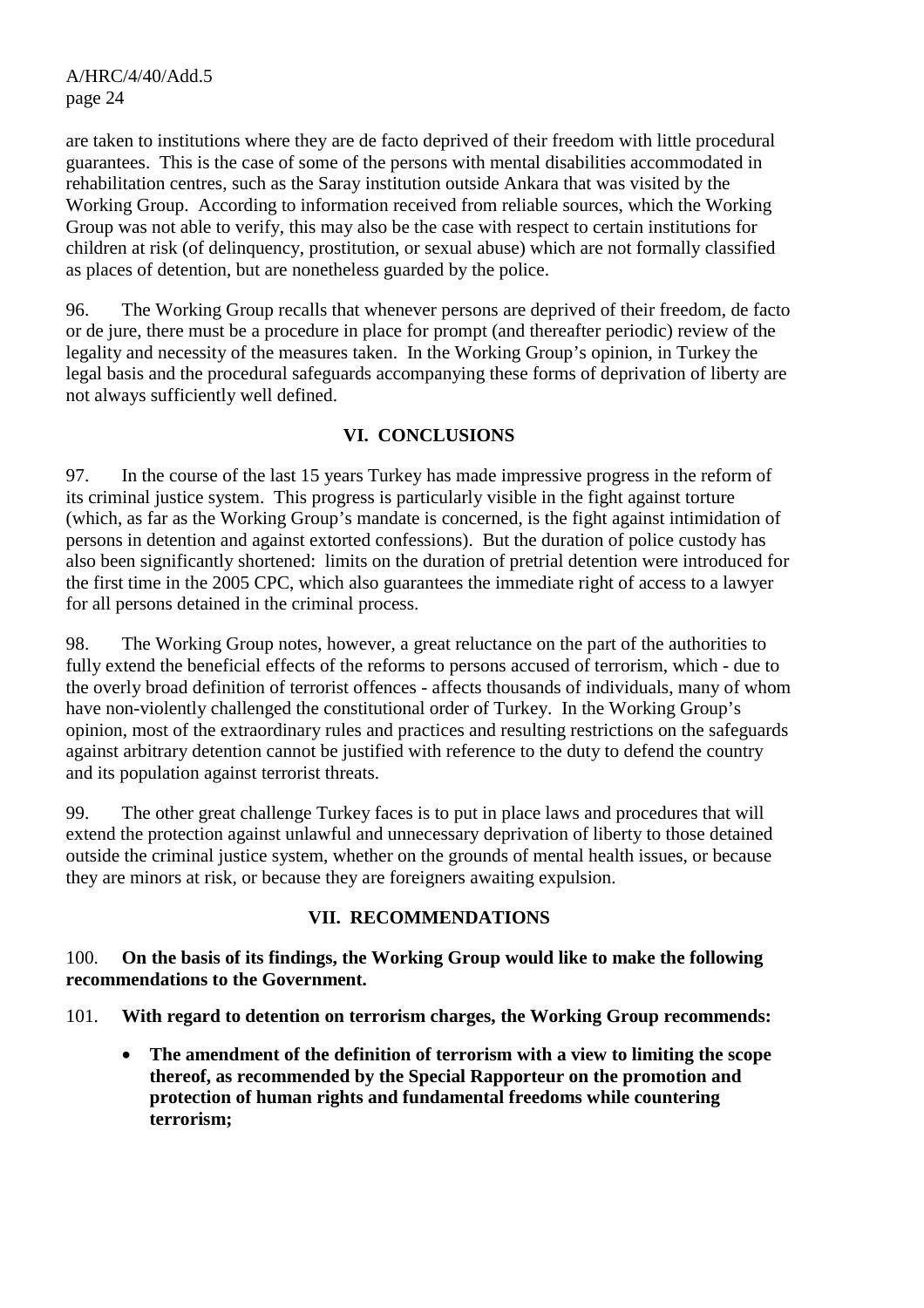- **As a matter of urgency, the release of detainees detained for more than 10 years without having been found guilty. Measures should also be taken with regard to those held for more than 10 years on remand, even if they have already been found guilty at first instance. The Government should further ensure that article 102 (2), when it enters into force, is understood by judges and prosecutors as limiting remand detention to three years (i.e. six years in terrorism cases under article 252 (2) CPC, the provision doubling the time limits for remand detention of defendants charged with terrorism offences);**
- **As a further matter of urgency, that the legislator introduce legislation clarifying that article 148 (4) CPC should be applied in all ongoing proceedings, whether the declaration to the police was made before or after the entry into force of the new CPC;**
- **The lifting of the limitation on the number of defence counsel in terrorism cases.**

102. **With regard to detention in the juvenile justice system, the Working Group recommends:** 

- **Increasing efforts to fully implement the principle that deprivation of liberty shall be the last resort for juvenile offenders and to limit periods of remand detention by expediting proceedings in juvenile cases;**
- **Amending the law in order always to provide for the separate trial of defendants who are charged with having committed an offence as minors;**
- **Ensuring that the specialized police departments, prosecutors' offices and courts for juvenile offenders provided for by law are established covering the entire territory of Turkey, and that a sufficient number of social workers are hired to assist those specialized institutions, as provided by law.**

103. **With regard to forms of deprivation of liberty outside the criminal justice process, the Working Group recommends:** 

• **As a matter of urgent priority, the enacting of a law creating a framework for the detention of foreigners whose detention is considered necessary to ensure the implementation of migration laws. Even before this legal framework is established, the competent police departments should start issuing decisions to all foreigners assigned to guest houses indicating, inter alia, the remedies available to contest such decisions, which should include judicial review;**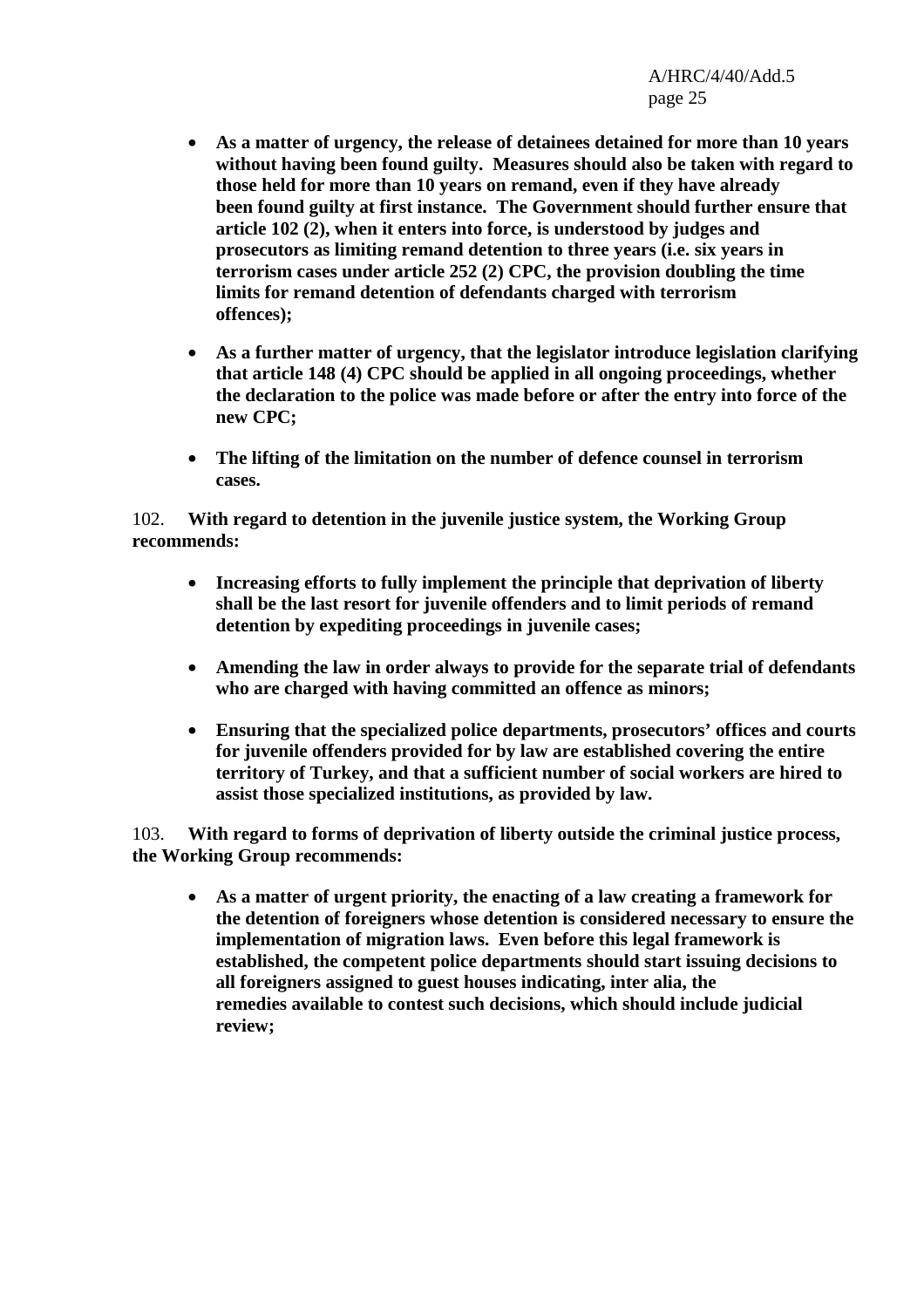- **Enacting legislation governing involuntary commitment to psychiatric hospitals. To this end, the Government may wish to consult the Working Group's deliberation No. 7 on psychiatric detention;<sup>14</sup>**
- **Reviewing other forms of administrative detention with a view to ensuring (i) that they are actually in accordance with the law and necessary; and (ii) that judicial control is effective;**
- **Opening all places of administrative deprivation of liberty to regular inspection by one or more independent oversight bodies.**

 $\overline{a}$ **<sup>14</sup>** E/CN.4/2005/6, paras. 47-58.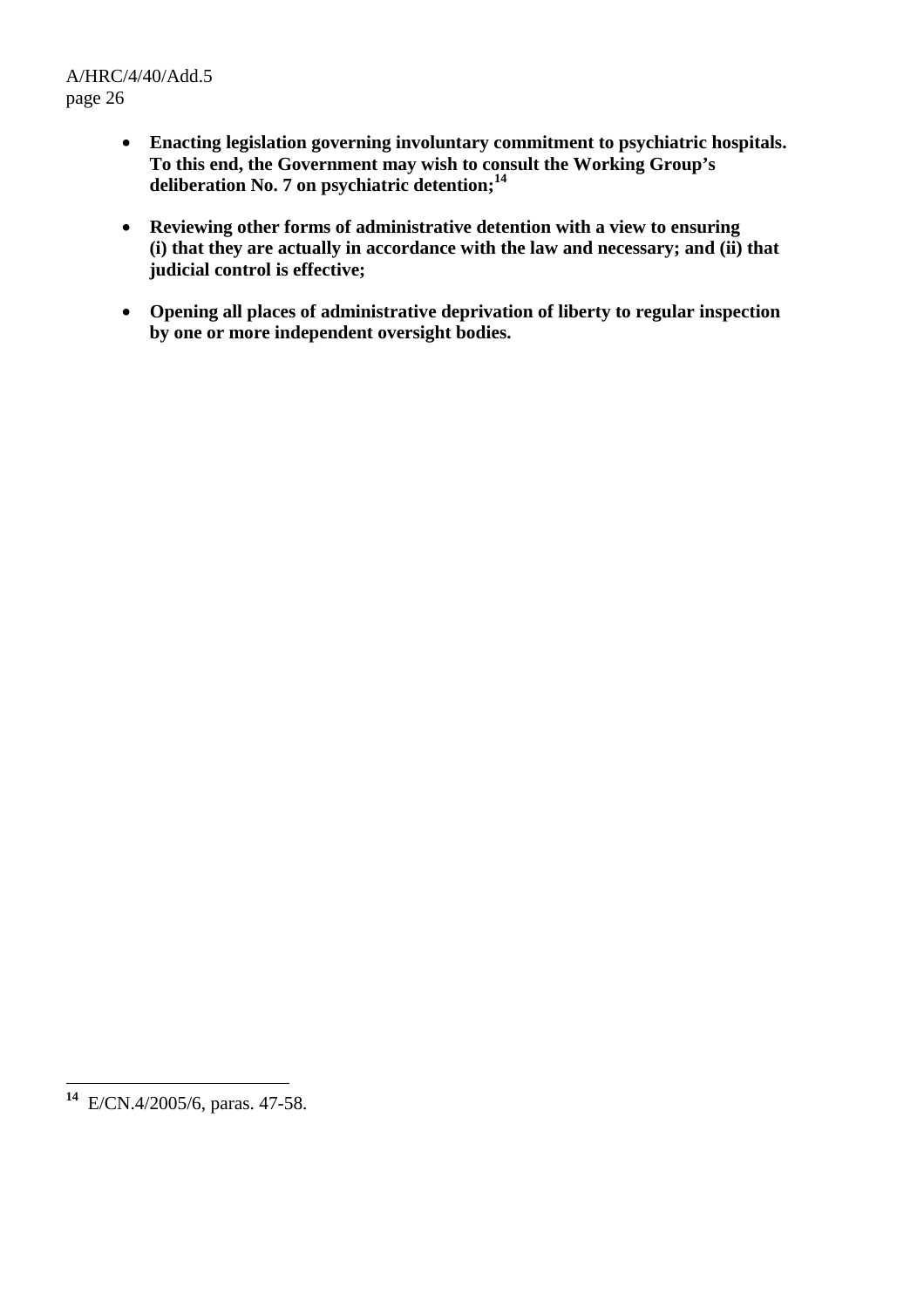#### **Appendix I**

#### **LIST OF FACILITIES HOLDING PERSONS DEPRIVED OF THEIR FREEDOM VISITED BY THE WORKING GROUP**

Ankara Sincan Women Closed Penitentiary Institution (Ankara Sincan Kadin kapali Ceza Infaz Kurumu)

Ankara F-Type No. 2 High Security Closed Penitentiary Institution (Ankara 2 No.lu F tipi Yüksek Güvenlikli Kapali Ceza Infaz Kurumu)

Izmir Buca Closed Penitentiary Institution (Izmir Buca Kapali Ceza Infaz Kurumu)

Istanbul Kartal H-Type Closed Penitentiary Institution (Istanbul Kartal H Tipi Kapali Ceza Infaz Kurumu)

Istanbul Pasakapi Women Closed Penitentiary Institution (Istanbul Pasakapi Kadin Kapali Ceza Infaz Kurumu)

Diyarbakır D-Type Closed Penitentiary Institution (Diyarbakır D-Tipi Kapali Ceza Infaz Kurumu)

1st Grade Military Penitentiary and Detention Institution of the Land Forces Command (Mamak Military Prison) (Kara Kuvvetleri Komutanlığı 1. Sınıf Askeri Ceza ve Tutukevi)

Basmane Police Station (Basmane Polis Karakolu)

Istanbul Police Headquarters Anti-Terrorism Department (Istanbul Emniyet Müdürlügü Terörle Mücadele Subesi)

Istanbul Police Headquarters Juvenile Department (Istanbul Emniyet Müdürlügü Çocuk Subesi)

Diyarbakır Police Headquarters (Diyarbakır Emniyet Müdürlügü)

Interrogation Centre of Diyarbakır Provincial Command of Gendarmerie (Il Merkez Jandarma Komutanligi Nezarethanesi)

Guest House for Foreigners in Izmir (Izmir Yabancilar Misafirhanesi)

Istanbul Police Headquarters Foreigners Department and the Guest House for Foreigners in Zeytinburnu (Istanbul Emniyet Müdürlügü Yabancilar Subesi ve Zeytinburnu Yabancilar Misafirhanesi)

Istanbul Bakirkoy Mental Hospital (Istanbul Bakirköy Ruh ve Sinir Hastaliklari Hastanesi)

Diyarbakır Orphanage (Diyarbakır Yetistirme Yurdu)

Ankara Saray Rehabilitation Centre (Saray Rehabilitasyon Merkezi).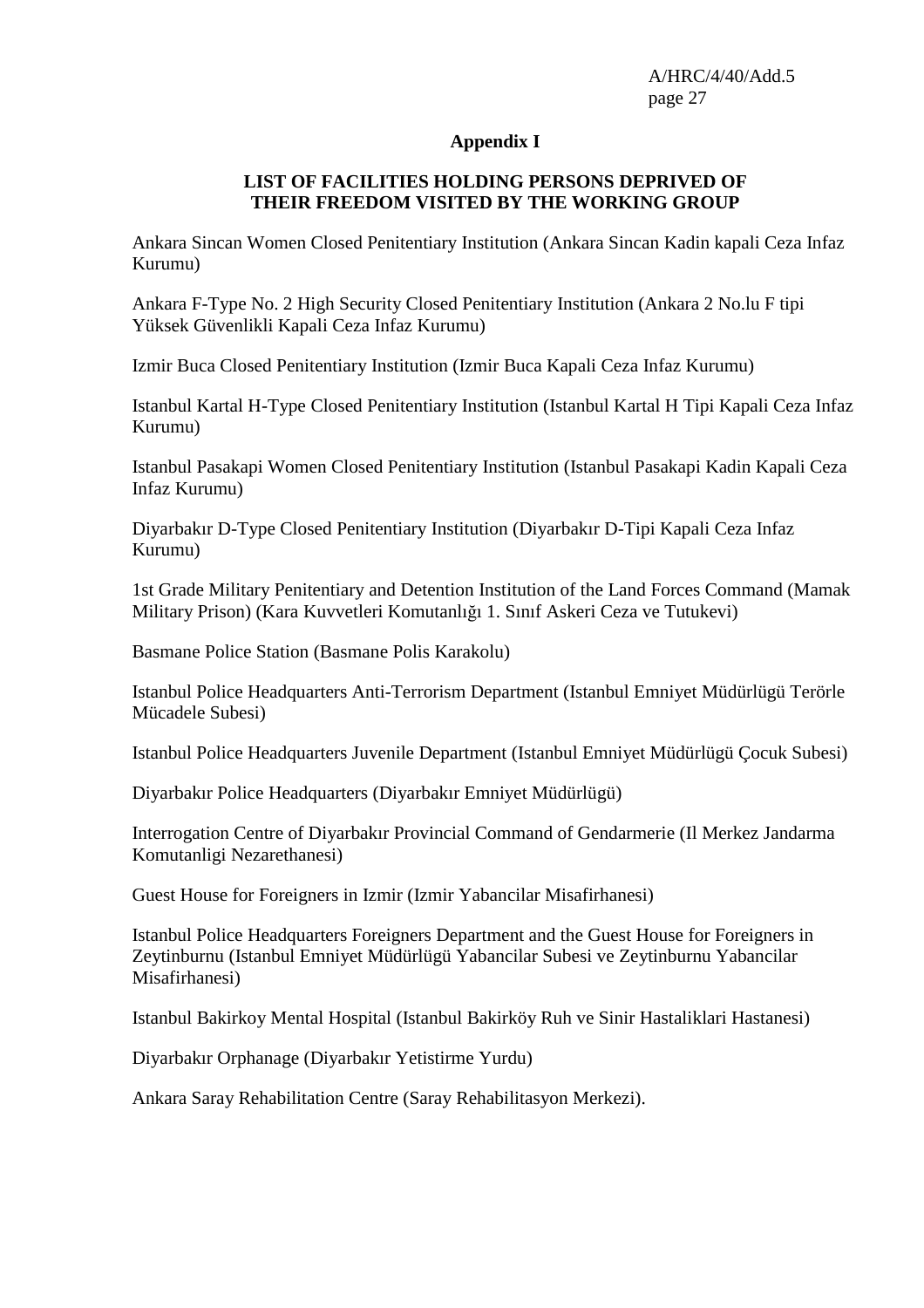#### **Appendix II**

#### **ARTICLE 19 OF THE CONSTITUTION**

"Everyone has the right to liberty and security of person.

 "No one shall be deprived of his liberty except in the following cases where procedure and conditions are prescribed by law: execution of sentences restricting liberty and the implementation of security measures decided by court order, apprehension or detention of a person in line with a court ruling or an obligation upon him designated by law; execution of an order for the purpose of the educational supervision of a minor or for bringing him before the competent authority; execution of measures taken in conformity with the relevant legal provision for the treatment, education or correction in institutions of a person of unsound mind, an alcoholic or drug addict or vagrant or a person spreading contagious diseases, when such persons constitute a danger to the public; apprehension or detention of a person who enters or attempts to enter illegally into the country or for whom a deportation or extradition order has been issued.

 "Individuals against whom there is strong evidence of having committed an offence can be arrested by decision of a judge solely for the purposes of preventing escape, or preventing the destruction or alteration of evidence as well as in similar other circumstances which necessitate detention and are prescribed by law. Apprehension of a person without a decision by a judge shall be resorted to only in cases when a person is caught in the act of committing an offence or in cases where delay is likely to thwart justice; the conditions for such apprehension shall be defined by law.

 "Individuals arrested or detained shall be promptly notified, and in all cases in writing, or orally, when the former is not possible, of the grounds for their arrest or detention and the charges against them; in cases of offences committed collectively this notification shall be made, at the latest, before the individual is brought before the judge.

 "The person arrested or detained shall be brought before a judge within at latest 48 hours and within at most four days in the case of offences committed collectively, excluding the time taken to send him to the court nearest to the place of seizure. No one can be deprived of his liberty without the decision of a judge after the expiry of the above specified periods. These periods may be extended during a state of emergency, under martial law or in time of war.

"The arrest or detention of a person shall be notified to next of kin immediately.

 "Persons under detention shall have the right to request to be tried with a reasonable time or to be released during investigation or prosecution. Release may be